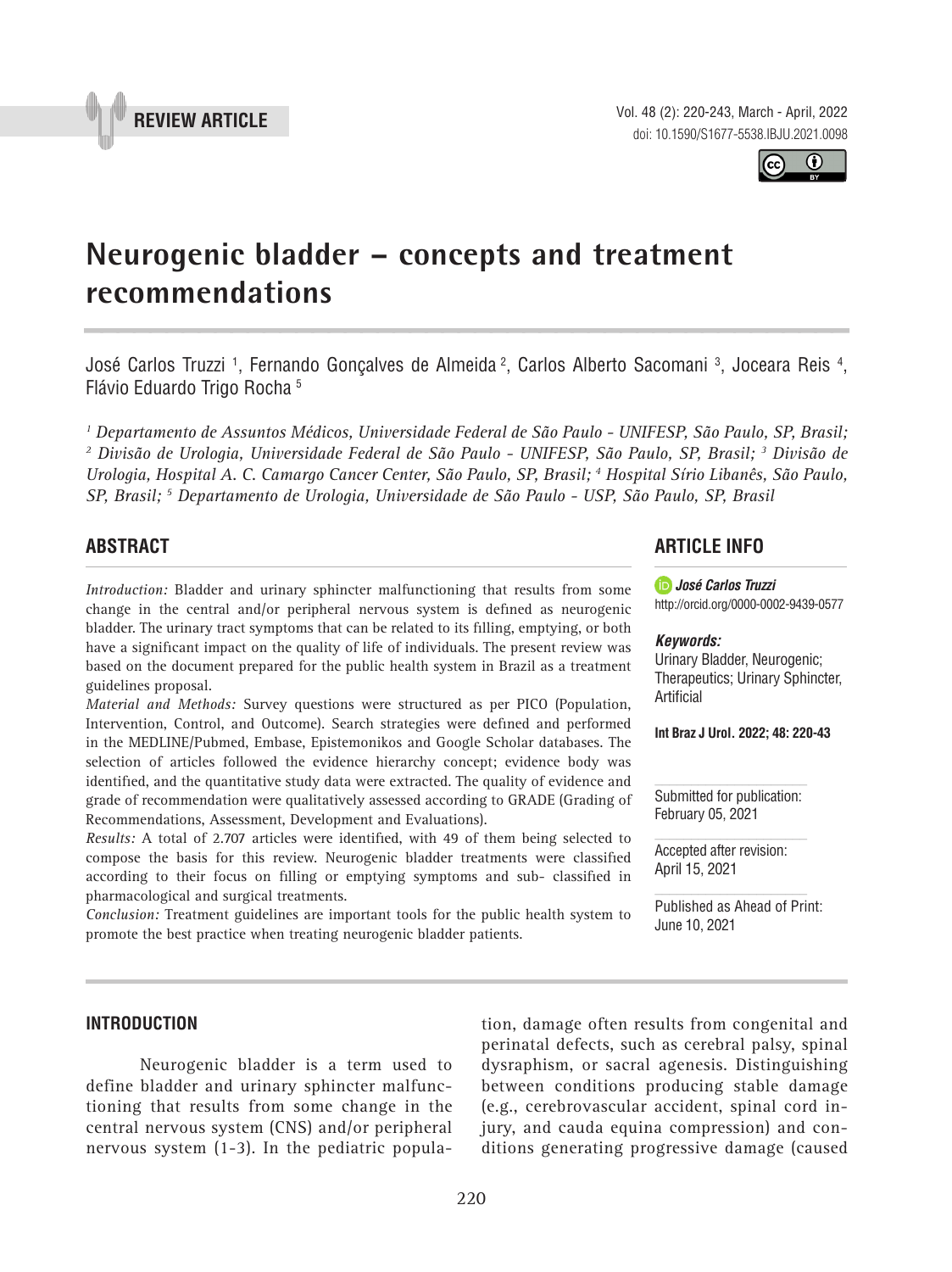by inflammatory or degenerative processes, such as dementias, Parkinson's disease, multiple sclerosis, and peripheral neuropathy) to the nervous system is also possible (2).

Patients with neurogenic lower urinary tract dysfunction have different filling, emptying, or both symptoms (2). The severity of neurogenic bladder dysfunction depends on many factors, including the neurologic lesion's location, nature, extension, and progression. Urinary tract symptoms have a significant impact on the quality of life of individuals, with urinary incontinence being the most expressive. Neurogenic urinary incontinence usually results from bladder overactivity, urethral sphincter dysfunction, or a combination of them (1).

Figure 1 shows the Functional Classification of neurogenic voiding disorders based on detrusor functioning and urethral sphincter characteristics (4).

Medical interventions not necessarily restore the regular urinary function, but the conducts used to treat a patient's bladder dysfunction are able to improve their highly impacted quality of life. Yet, many patients will have to deal with the side effects from medications; the social and psychological consequences from the continuous use of absorbing devices; intermittent self-catheterization or permanent catheterization; urethral slings; and artificial sphincter (2).

The appropriate neurogenic bladder therapy and the successful treatment outcome are the result of an accurate diagnosis based on the patient's clinical history, physical examination, voiding diary, as well as a variety of complementary tests, including urodynamics and imaging (1).

#### **MATERIALS AND METHODS**

The present review was based on the document prepared for the Brazilian Public Health System (SUS) as a treatment guidelines proposal.

The authors identified and defined the technologies to be considered in the recommendations document, which did not include technologies and treatments previously available at SUS. Because these previously available technologies represent the conventional clinical practice, it was decided that those treatment or follow-up recommendations would not have a defined survey question, except in cases of current uncertainties about their use, cases of disuse, or opportunities of divestment. There were no restrictions on the



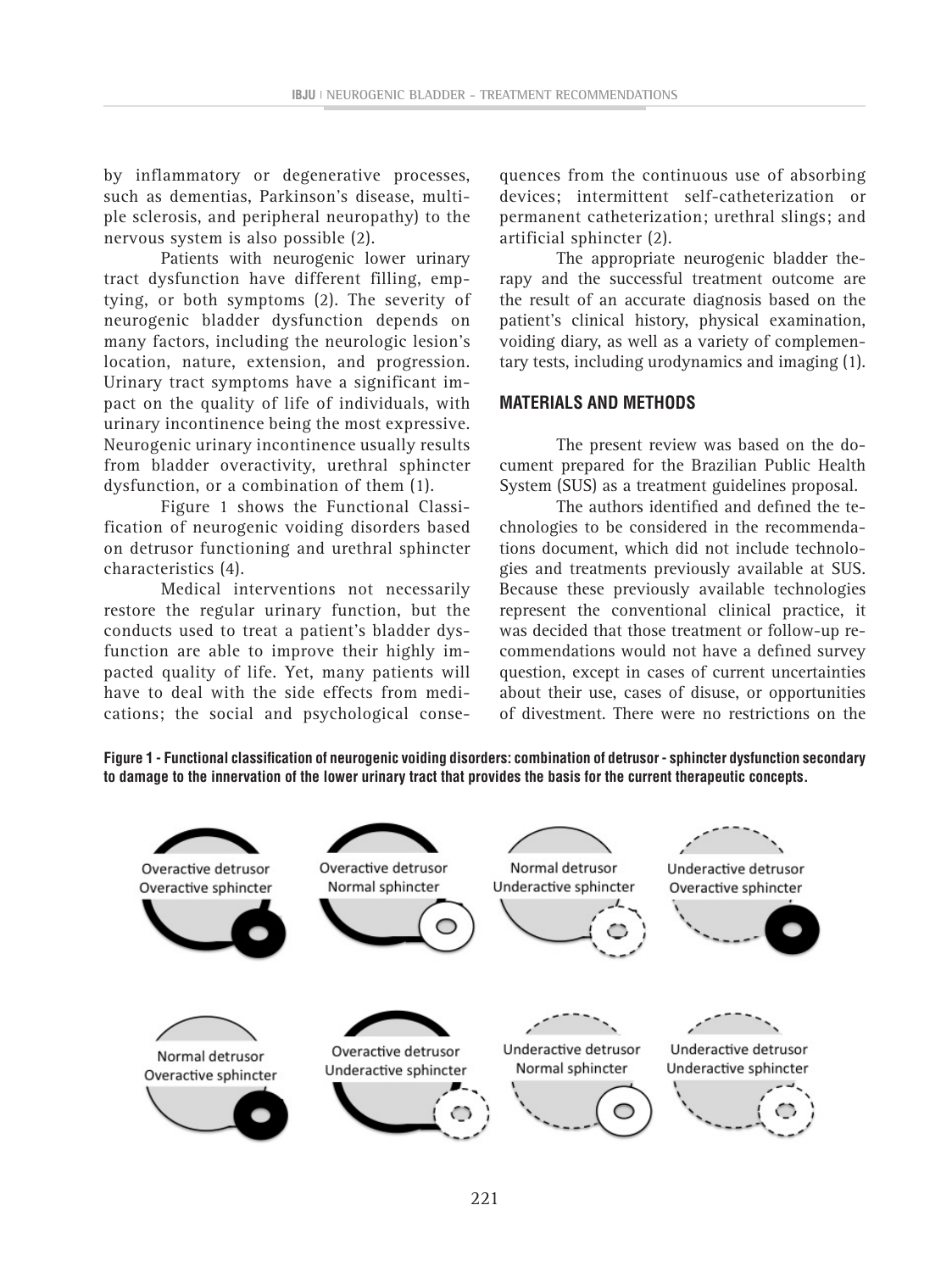number of treatments to be listed.

The document exclusively covered the treatments provided to neurogenic bladder patients. Therefore, no new considerations or topics about diagnosis resources were included in the current text. The authors selected survey questions structured as per PICO (Population, Intervention, Control, and Outcome):

> 1 - How effective and safe oxybutynin, tolterodine, solifenacin, and darifenacin are in neurogenic bladder patients?

> 2 - How effective and safe botulinum toxin (onabotulinumtoxin A - Botox®) is in neurogenic bladder patients?

> 3 - How effective and safe surgical treatment with a sling is in neurogenic bladder patients?

> 4 - How effective and safe the artificial urinary sphincter is in neurogenic bladder patients?

> 5 - Is there scientific evidence to support the use of hydrophilic catheters in adult neurogenic bladder patients?

The team of methodologists worked to design search strategies for MEDLINE/Pubmed and Embase databases. Epistemonikos and Google Scholar databases were also used to validate the findings during the search on the primary databases. The search effort was limited to articles published in English, French, and Portuguese. The terms used in the search strategy and the details are found in the Appendix.

The selection of articles followed the evidence hierarchy concept. Once the evidence body was identified, the quantitative study data was extracted. The characteristics of the selected studies were defined in order of importance for the interpretation of findings. Both study characteristics and key outcomes as defined in the survey question were extracted. The risk of bias in systematic reviews was evaluated with the use of A MeaSurement Tool to Assess systematic Reviews 2 (AMSTAR-2) in randomized clinical trials using Cochrane's bias risk tool, and in cases of observational studies, with the use of the Newcastle-Ottawa tool and the Quality Assessment of Diagnostic Accuracy Studies 2 (QUADAS-2) (5-8).

The quality of evidence and grade of re-

commendation were qualitatively assessed according to GRADE (Grading of Recommendations, Assessment, Development and Evaluations) criteria during the recommendation consensus meeting (9). The panel specialist's conclusions were presented in the end of the paragraph corresponding to the treatment recommendation.

### **RESULTS**

Two thousand seven hundred seven papers fulfilling the search criteria were identified. Incomplete texts, abstracts, and articles on repeated or duplicated topics were excluded. After a full reading, the articles to compose the database for the present review were selected according to their scientific level of evidence and relevance for the clinical practice. When two or more articles addressed the same topic, the most recent and most complete one was selected. Although many of the articles available in the literature had unarguable scientific and clinical relevance, the huge number made it impossible to include several of the publications, with 49 articles being finally selected.

Once the articles were selected, the authors reviewed them and wrote texts according to the topics for which they were designated. All summaries were presented in a joint session, and after a discussion and approval, a compilation and adjustment process led to the present text.

### **DISCUSSION**

**Filling dysfunction**

**Bladder**

#### **Behavioral therapy**

Behavioral and physical treatments may only be prescribed after the patient is evaluated by a specialist. Prescribed behavioral actions must be associated with patient, family and caregiver education about the neurogenic dysfunction. The specific physical therapy for the urinary system has restricted indication to patients with neurogenic voiding dysfunction. The Specific Physiotherapy is a restricted treatment in patients with neurogenic lower urinary tract dysfunction (NLUTD). Although the results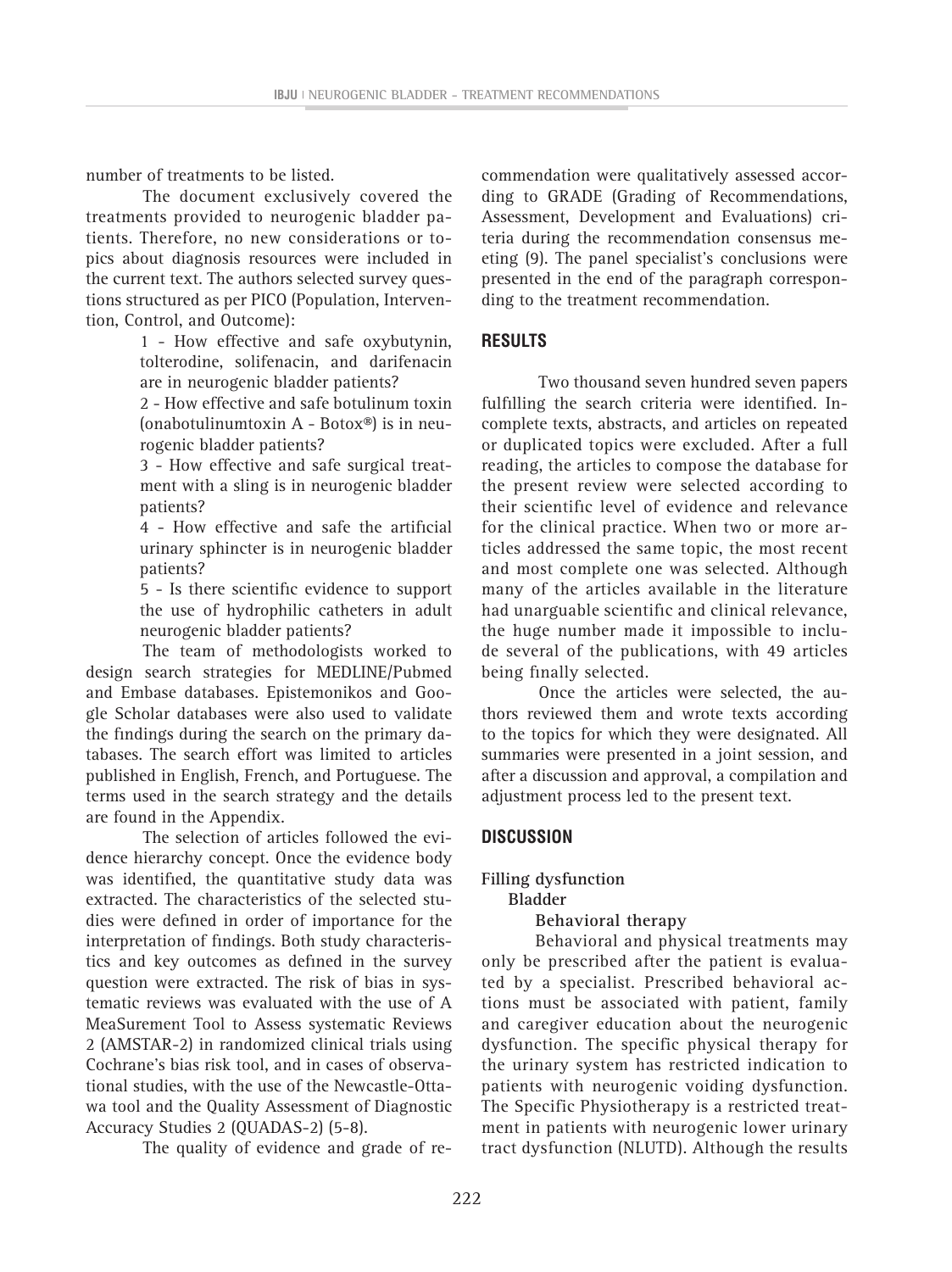are promising, it is important to recognize that there are no standard treatment regarding the parameters, frequency and electrodes position in different neurological disorders. Transcutaneous electrical nerve stimulation (TENS) may be effective, also demonstrate positive results by the urodynamic study findings, urinary tract symptoms and quality of life (10-13). Systematics reviews describes favorable effects of sacral and posterior tibial nerve stimulation to treat patients with NLUTD however there is a low quality of evidences. For measurable results about that treatment reliable, randomized and controlled studies are required (13). (Grade of recommendation: Weak; Quality of evidence: Low)

#### **Pharmacological treatment**

 The pharmacological treatment of the bladder factor in the neurogenic voiding dysfunction is performed in situations where detrusor overactivity is present. To date, there is not a recommendation for the use of drugs to treat neurogenic detrusor underactivity. The pharmacologic arsenal for the treatment of ove-





ractive bladder/detrusor overactivity involves antimuscarinic (or anticholinergic) drugs and beta-3 adrenergic receptor agonists (Figure-2).

#### **Antimuscarinic drugs**

 Antimuscarinic drugs act by competitively inhibiting the muscarinic receptors (M2 and M3) in the bladder wall, which leads to detrusor muscle relaxation, intravesical pressure reduction, and as a result, increased cystometric capacity and decreased urinary incontinence secondary to detrusor overactivity (1-3, 14-16). Treatment response among patients is variable. Oftentimes, high doses or combined drugs are required to control symptoms, which lead to side effects that frequently result in treatment discontinuation (1, 17).

The main drugs currently available in Brazil are oxybutynin, tolterodine, solifenacin, and darifenacin. However, there is little scientific evidence of these drug's efficacy and safety as well as which of them would be optimal for the treatment of overactive bladder in adult neurogenic patients (1-3, 14).

There are no studies directly comparing the four antimuscarinic drugs considered here (darifenacin, oxybutynin, tolterodine, and solifenacin). Therefore, recommending a specific antimuscarinic drug is not possible. The selection must take into consideration the cost of acquisition and the safety profile for each one (1, 2, 14, 15) (Grade of recommendation: Strong; Quality of evidence: High)

#### **Oxybutynin**

Oxybutynin has antimuscarinic, antispasmodic, and local anesthetic effects. It has high affinity with M1 and M3 muscarinic receptors and with salivary glands, resulting in a major incidence of a dry mouth feeling with its use, which leads to a high treatment dropout rate (14-22). Oxybutynin is available as 5mg immediate-release tablets and 10mg extended- -release tablets. The recommended daily dose is up to 15mg, depending on the tolerance and treatment response. Oxybutynin at ≥10mg/d doses showed a poorer adverse event profile.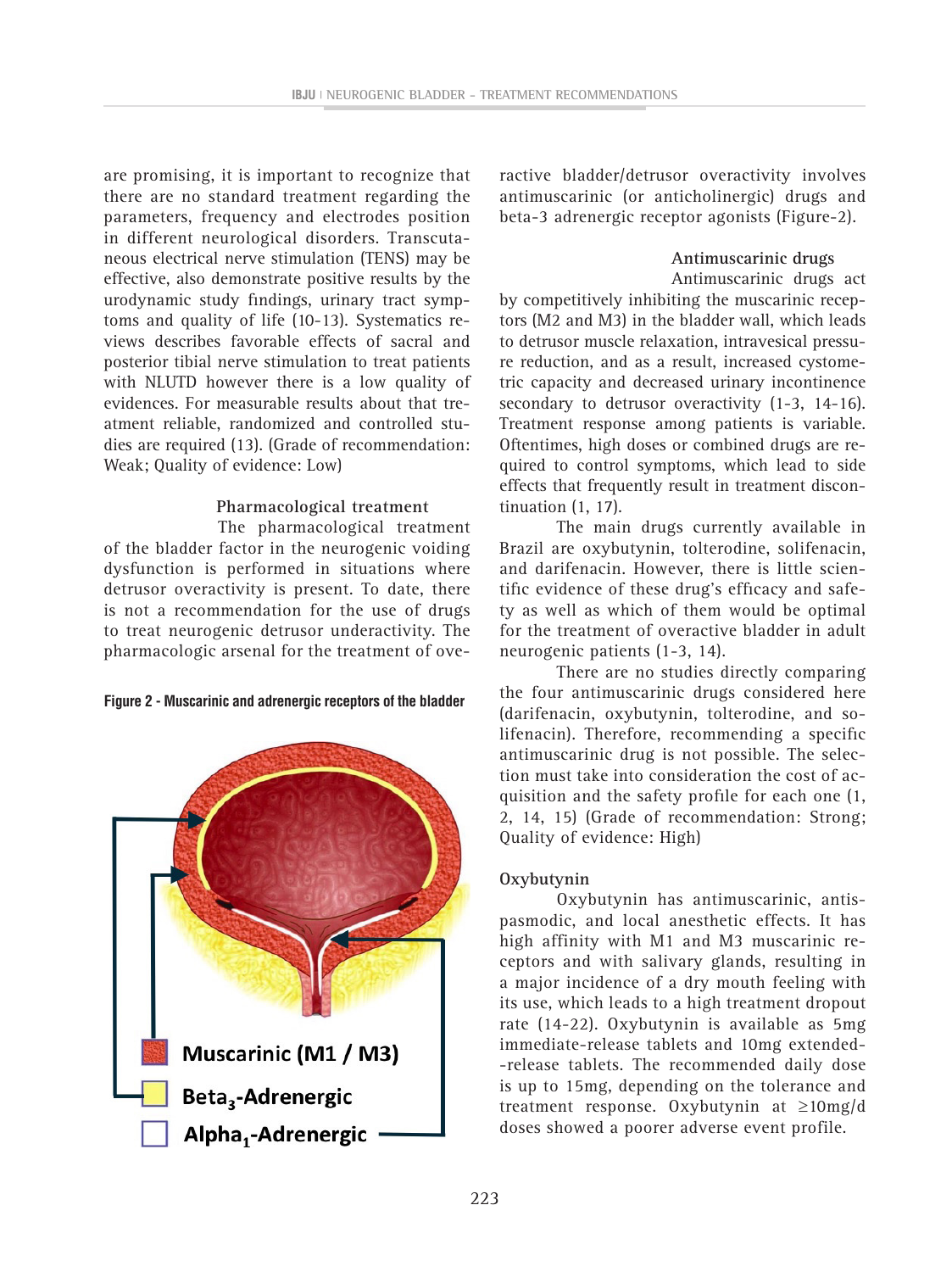#### **Tolterodine**

Tolterodine is a non-selective antimuscarinic drug that has higher affinity with bladder receptors than with salivary and intestinal gland receptors, and therefore, it causes a lower feeling of dry mouth and less constipation when compared with oxybutynin. The extended-release formulation shows superior efficacy with fewer adverse effects (14-16, 23, 24). Tolterodine is available as 4mg extended-release capsules. The recommended daily dose is 4mg.

#### **Solifenacin**

Solifenacin is an antimuscarinic drug that has higher affinity with M1 and M3 receptors and low incidence of dry mouth (14-16, 25). Solifenacin is available as 5- and 10mg extended-release tablets. The recommended daily dose is up to 10mg, depending on the tolerance and treatment response.

#### **Darifenacin**

Darifenacin is a more selective antimuscarinic drug for M3 receptors, showing little affinity with M1 and M2 receptors (14-16, 26). Darifenacin is available as 7.5- and 15mg extended-release tablets. The recommended daily dose is up to 15mg, depending on the tolerance and treatment response.

### **Contraindications for the use of antimuscarinic drugs**

The absolute contraindications for the use of antimuscarinic drugs include urinary retention (if not included in an intermittent self-catheterization program), gastric retention, acute-angle glaucoma, and known hypersensitivity to the drug. The relative contraindications include partial obstruction of bladder emptying, renal and/or hepatic impairment, excessive use of alcohol, decreased gastrointestinal motility, constipation, and myasthenia gravis (14-16).

#### **Adverse events**

Randomized clinical trial systematic reviews found that oral antimuscarinics yield a significant increase of the incidence of dry mouth. Other adverse events are significantly frequent,

when antimuscarinic drugs and placebo are compared - blurred vision, constipation, erythema, fatigue, profuse sweating, and urinary retention (14, 15). With regard to treatment discontinuation rate due to adverse effects, all of the evaluated antimuscarinics showed to be similar (darifenacin, solifenacin, tolterodine), except immediate- -release oxybutynin that showed a higher rate of discontinuation (27, 28). Better quality-of-life results are observed in groups on extended-release than immediate-release formulations (14-16). The persistence and adherence to treatment with antimuscarinics, i.e., the time elapsed from onset to discontinuation and in which the usage dose and interval are followed as prescribed, respectively, are the lowest among the chronic-use medications for several diseases (27). Discontinuation reaches higher than 80% levels in one year (29). Cognitive changes can occur with the use of antimuscarinics. Recently, published studies have demonstrated the correlation of these drugs with cognitive disorders (30). Careful use in elderly patients and those with a history of mental illness should be considered.

#### **Beta 3-adrenergic agonist**

Mirabegron - the only Beta 3-adrenergic agonist representative - cannot be recommended or contraindicated in detriment to antimuscarinics as the first choice of oral drug treatment because there is no evidence supporting this recommendation yet (31-34). (Figure-2) (Grade of recommendation: Conditional; Quality of evidence: Low)

Studies evaluating mirabegron showed efficacy in controlling incontinence symptoms in patients with spinal cord injury and multiple sclerosis (31-34). However, it is worth highlighting that two of these studies were case series without a comparator group of which outcomes were only significant in relation to the baseline result. In neurogenic voiding dysfunction patients, mirabegron showed significant reductions in the number of daily micturition and reduction of incontinence episodes over 24 hours (31). It is important to stress that one of these studies only showed a significant difference in the results of micturition episodes, urgency episodes, and mean number of incontinence episodes when mirabegron was associated with desmopressin (32). No significant difference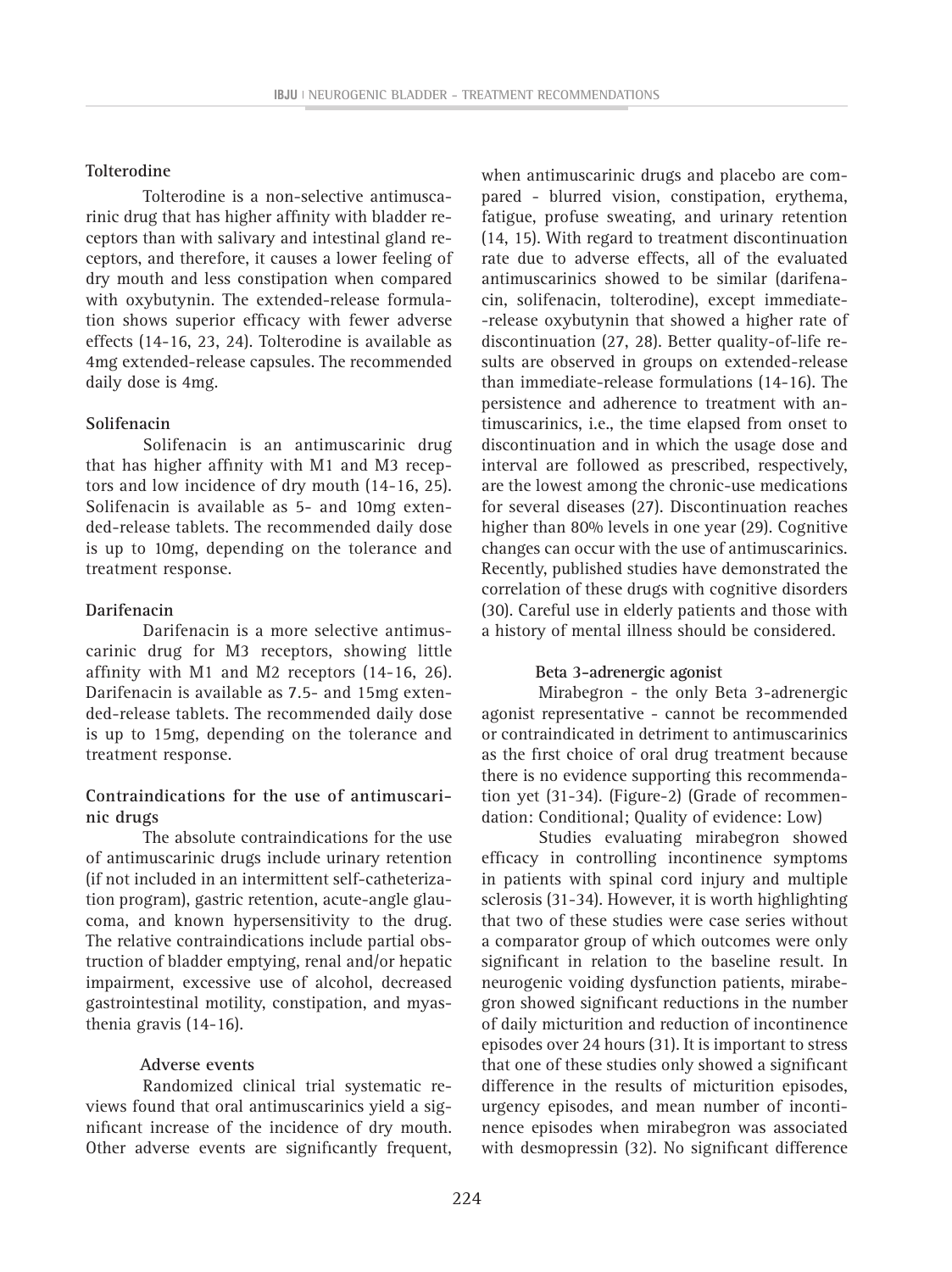was observed in micturition results in relation to the study baseline when mirabegron was used as monotherapy. Recently, the use of mirabegron has been evaluated in patients with multiple sclerosis and spinal cord injury. There was an improvement in bladder compliance and a reduction in incontinence episodes with beta 3 adrenergic (33, 34).

The adverse events observed with the use of mirabegron are, in general, well tolerated. Arterial hypertension, tachycardia, urinary infections, dizziness, and headache are the most commonly observed adverse events following mirabegron administration (35). Patients with controlled arterial hypertension must be monitored previously to the treatment and periodically during the use of the beta 3-adrenergic medication (35, 36). The concomitant use of beta 1 and beta 2-adrenergic blockers is not contraindicated when mirabegron is administered (35, 36).

Mirabegron shows a lower discontinuation rate and a longer persistence period than antimuscarinic drugs (28). The mirabegron dose is recommended to be adjusted in patients with kidney and liver failure, and because it inhibits the enzyme CYP, caution should be taken in patients on digoxin and metoprolol (35, 36).

# **Surgical treatment**

## **Botulinum toxin**

Botulinum toxin type A injection into the bladder wall is recommended in adult patients with refractory neurogenic detrusor overactivity where behavioral, physiotherapeutic, and drug therapies reveal to be ineffective or poorly tolerated (37-44) (Grade of recommendation: Strong; Quality of evidence: High).

The effects of the intravesical botulinum toxin injection have been demonstrated in both restoring detrusor stability and consequent resumption of urinary continence and protecting the upper urinary tract by avoiding the deleterious effects on kidneys caused by bladder hypertension (45-47).

#### **Pre-op preparation**

An urodynamic exam is indicated for evaluation of the bladder-sphincter functioning. In addition, it allows evidencing bladder complian-

ce, urinary continence condition, and the bladder emptying phase. The upper urinary tract must be preferably evaluated using ultrasound and pertinent laboratory tests (48, 49). The general clinical evaluation and pre-op tests must be performed according to the good clinical practices. All neurogenic detrusor overactivity patients that are eligible to botulinum toxin intravesical injection, or their caregivers, must be evaluated for their manual dexterity and appropriate cognitive function and accept the possibility of intermittent self- -catheterization as a bladder emptying method. One out of four patients with neurogenic detrusor overactivity will develop urinary retention and need of intermittent self-catheterization (48, 49). As many patients already use intermittent self-catheterization, this minimizes the problem of post- -op urinary retention in this patient population.

### **Technique and dosage**

Botulinum toxin is injected into the detrusor muscle through cystoscopy, and general anesthesia or sedation may be performed (50). In patients with spinal cord injury, particularly those with a lesion at the thoracic or cervical level, general anesthesia is required in order to reduce the risk of autonomic dysreflexia. For the rest of cases, it is possible to carry out the procedure under local anesthesia (50, 51). For individuals with neurogenic detrusor overactivity, the recommended dose is 200U, with the possibility of using the 300U dose at the injecting physician's discretion (52). The injection is performed into 20-30 equidistant detrusor sites (Figure-3). The trigone is usually spared due to the theoretical risk of vesicoureteral reflux, although the publications have not proven this effect yet (53). Neither have additional effects been observed when including the trigone in the injection sites (54).

### **Monitoring**

The procedure is usually performed in an outpatient manner. On average, botulinum toxin effect begins two weeks after injection. Within this period, the residual volume must be monitored, either by ultrasound or bladder catheterization. In patients that do not perform catheterization, if the residual volume is higher than 150mL,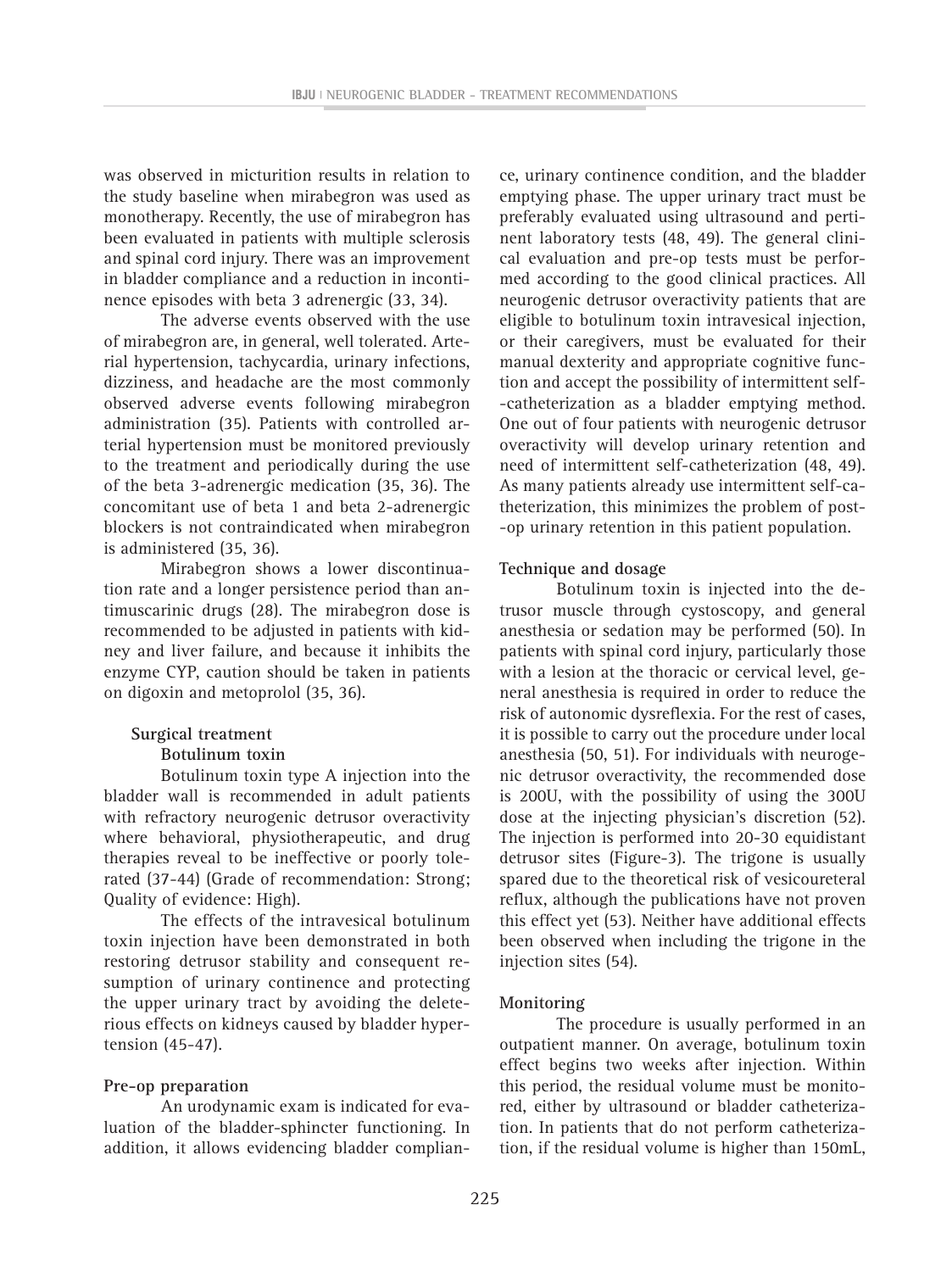**Figure 3 - Botulinum toxin injection sites into bladder. (Image courtesy of Allergan, an AbbVie company)**



establishing the intermittent self-catheterization is suggested (48, 49). There is not a fixed schedule for periodical evaluations. Botulinum toxin must be re-injected when recurrence of urinary symptoms, especially urinary incontinence is verified (on average, 9 months). The minimal interval for botulinum toxin re-injection is 12 weeks, so that anti-toxin antibody formation is not induced (48).

### **Side effects**

Urinary tract infection and urinary retention are the most frequently observed adverse effects in patients with detrusor overactivity undergoing treatment with botulinum toxin (53, 55). Other reported adverse events are less frequent, and they include procedure-related pain, macroscopic hematuria and autonomic dysfunction, generalized weakness, asthenia, malaise, and flu-like symptoms (55). There is no increase of the number of adverse event cases by repeating the botulinum toxin injection (53).

### **Bladder augmentation - Enterocystoplasty**

 The surgical bladder augmentation is indicated for the treatment of neurogenic detrusor overactivity when the intravesical botulinum toxin injection fails or in cases of low bladder compliance. The objective of bladder augmentation is to increase bladder capacity and compliance, and with this, to reestablish urinary continence and protect the upper urinary tract against potential deleterious effects of high vesical pressure or chronic urinary retention (56-58). Any intestinal segment - either

**Figure 4: A) Enterocystoplasty procedure: open bladder (appearance of an open scallop or clam) with the Foley catheter and detubulized ileum segment being anastomosed to the bladder; B) Cystouretrography before the enterocystoplasty: trabeculated bladder with multiple diverticulae; C) Cystouretrography after the enterocystoplasty.**

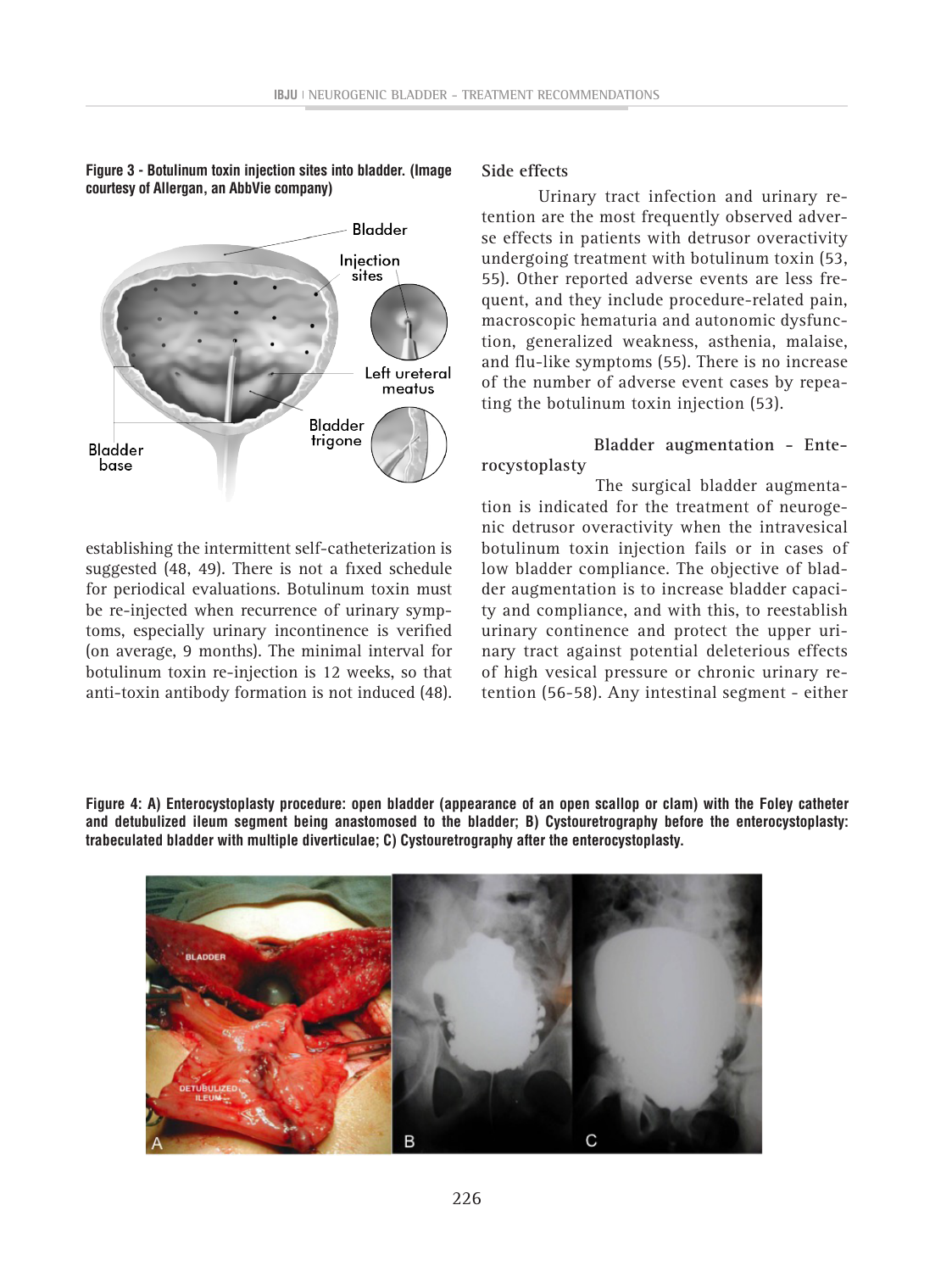of the small intestine or colon - and even a portion of the stomach may be used in bladder augmentation (Figure-4). Problems related to fluid reabsorption led to the complete abandonment of the use of jejunum for this practice. Ileum is the intestinal portion of choice to surgically augment the bladder (enterocystoplasty). Cecum, colon, and sigmoid are alternatives (56). (Grade of recommendation: Strong; Quality of evidence: Moderate).

There are few studies and limited evidence on bladder auto-augmentation, and most of them are in a pediatric population. The success rate for neurogenic detrusor overactivity cases is 50%, against 92% success with enterocystoplasty (59, 60).

#### **Contraindications for enterocystoplasty**

The existence of intrinsic intestinal disease (e.g., Chron's disease), post-radiotherapy intestinal abnormalities, inability for or non-acceptance of intermittent self-catheterization are contraindications for enterocystoplasty. Partial kidney failure is seen as a relative contraindication, once most of neurogenic bladder-sphincter dysfunction patients maintain the renal function stable, and in some cases, they even show a reduction in the renal function decline speed following a bladder augmentation (56).

#### **Pre-op preparation**

An evaluation of the patient's clinical and psychiatric conditions and certification of the acceptance of intermittent self-catheterization (26-100% need intermittent self-catheterization post-operatively) are required, as well as guidance on the potential need for future interventions to achieve urinary continence (56). The upper urinary tract functioning must be verified through laboratory tests and imaging methods. Intestinal preparation must be individualized, in accordance with each patient's evacuation pattern. The current trend is not to perform an extensive intestinal preparation, except in major bowel repletion cases.

#### **Post-op follow-up**

There may be a demand of approximately three months to adapt to the new functional pattern. Six months following the surgery, a cystography and an urodynamic study must be performed. If there is good capacity, compliance and good bladder emptying, a urinary tract ultrasound must be performed every six months. An abdomen x-ray exam must be performed every at least two years to identify bladder stones (56). In case of ileocystoplasty, a metabolic evaluation through laboratory tests must be performed if metabolic acidosis symptoms are identified (56, 58). From the fifth year following bladder augmentation on, an annual cystoscopy helps in the early identification of malignant neoplasms (56).

#### **Complications**

The use of small bowel segment usually does not lead to changes in the digestive and intestinal absorptive processes. However, approximately one third of bladder-sphincter dysfunction patients undergoing enterocystoplasty progress with increased evacuation frequency, while one quarter shows post-enterocystoplasty fecal incontinence (61). The use of a more extensive intestinal segment of the ileus terminal portion may lead to a change of vitamin-B12 absorption, and as a result, anemia. Hematologic monitoring is required in the post-op follow-up (62, 63).

With regard to complications resulting from the intracavitary surgical approach, approximately 10% of patients will have intestinal obstruction due to post-ileocystoplasty adherence. Spontaneous perforation occurs in 5-10% of bladder augmentations, usually in the intestinal segment used for augmentation or in the anastomosis area with primitive bladder (60, 61, 64). The most common cause is the increase of intra-reservoir pressure secondary to drainage deficit. The diagnosis is based on clinical symptoms and imaging studies, such as ultrasound and cystography. It is worth highlighting that up to 20% of perforation cases may have a false negative result upon cystography (65). Minor leakages may be conducted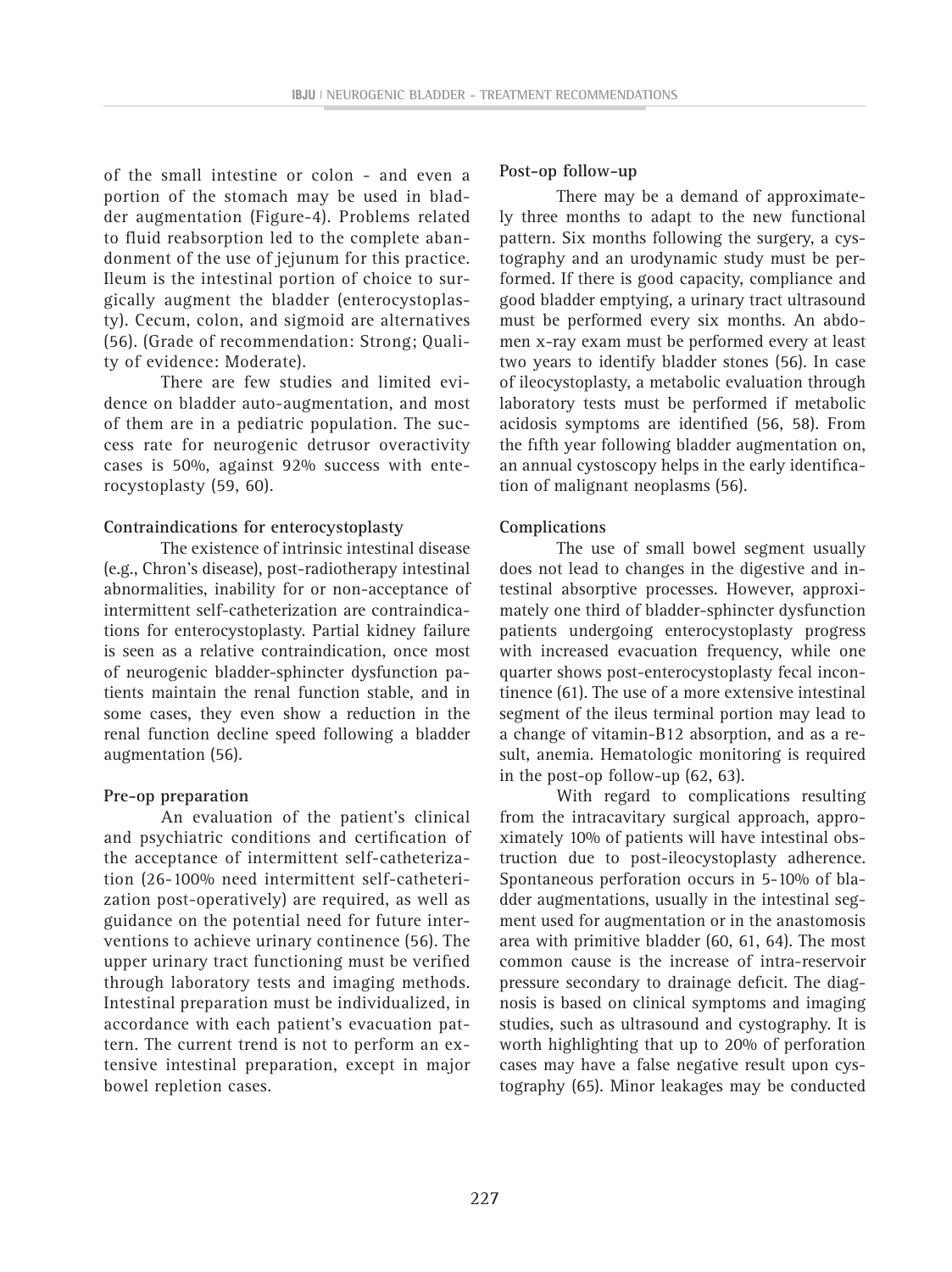conservatively with vesical drainage with a catheter. Situations with a higher urinary output to the pelvic and peritoneal cavity must be managed by surgical approach.

The formation of bladder stones is more likely to occur the longer the time elapsed since bladder augmentation. The likelihood of bladder stone formation is higher in cases in which bladder augmentation and urinary diversion are associated, such as Mitrofanoff conduit. The chances of bladder calculi recurrence within two years are 30% (65). Periodic bladder irrigation does not seem to reduce stone formation (66). When there is a urinary diversion, endoscopic handling becomes limited and the chances of residual fragments increase.

Asymptomatic bacteriuria occurs in 50- 100% of patients following bladder augmentation; however, symptomatic infections are observed in 4-43% only (56, 65).

The late development of malignant neoplasms in patients with bladder augmentation due to neurogenic dysfunction is relatively rare and less frequent when compared with diversions such as ileal conduit and ureterosigmoidostomy. Periodic evaluation by cystoscopy five years from bladder augmentation and collection of oncotic cytology may be used in the diagnostic evaluation of this complication (65).

Metabolic disorders following bladder augmentation result from the absorption of substances present in the urine by the intestinal mucosa, such as water, sodium, hydrogen ion, ammonia and chloride, and the increased excretion of potassium and bicarbonate. As a result, in enterocystoplasty, there is a risk of developing hyperchloremic metabolic acidosis (67). Most patients undergoing enterocystoplasty are asymptomatic. When patients become symptomatic, oral administration of sodium bicarbonate is indicated to control the metabolic acidosis. Bone complications secondary to chronic acidosis is more frequently observed in children undergoing bladder augmentation. In adults, bone complications are less significant. Segments that are less commonly used in bladder, jejunum and colon augmentation,

respectively, lead to higher water absorption and hyperchloremic metabolic alkalosis (67).

#### **Sacral Neuromodulation**

Sacral neuromodulation has been evaluated in patients with neurogenic bladder (68- 70). Its use in this category of patients, however, is still debatable. There are case series that show some results in selected patients. However, there is a lack of randomized studies and international guidelines do not recommend its routine use. (70) (Grade of recommendation: Conditional; Quality of evidence: Low).

#### **Sphincter**

#### **Pharmacological treatment**

A number of drugs, including alpha-adrenergic agonists, estrogens and tricyclic antidepressants, and duloxetine may be used to increase the resistance to urine output. However, there are no studies showing high-level evidence in neurologic patients (71). (Grade of recommendation: Weak; Quality of evidence: Low)

#### **Surgical treatment Slings**

 Autologous fascial sling surgery is recommended for individuals with neurogenic stress incontinence. Sling is a treatment of choice for women with neurogenic urethral sphincter failure. Studies evaluating slings (puboprostatic, transobturator, TVT, pubovaginal) associated with bladder augmentation or associated with intradetrusor botulinum toxin injection showed favorable incontinence control results (72-79). One study comparing TVT and pubovaginal (PVS) slings showed similar failure rates in both interventions. Some quality-of-life domains were better in the PVS group than in the TVT group (79). However, due to the lack of a control group in most studies as well as the low methodological quality and small population, recommending one type of sling over the other is not possible. Thus, the aponeurotic sling is preferably recommended for women with neurogenic incontinence (77). (Grade of Recommendation: Strong [for women]; Quality of Evidence: Moderate [for women]).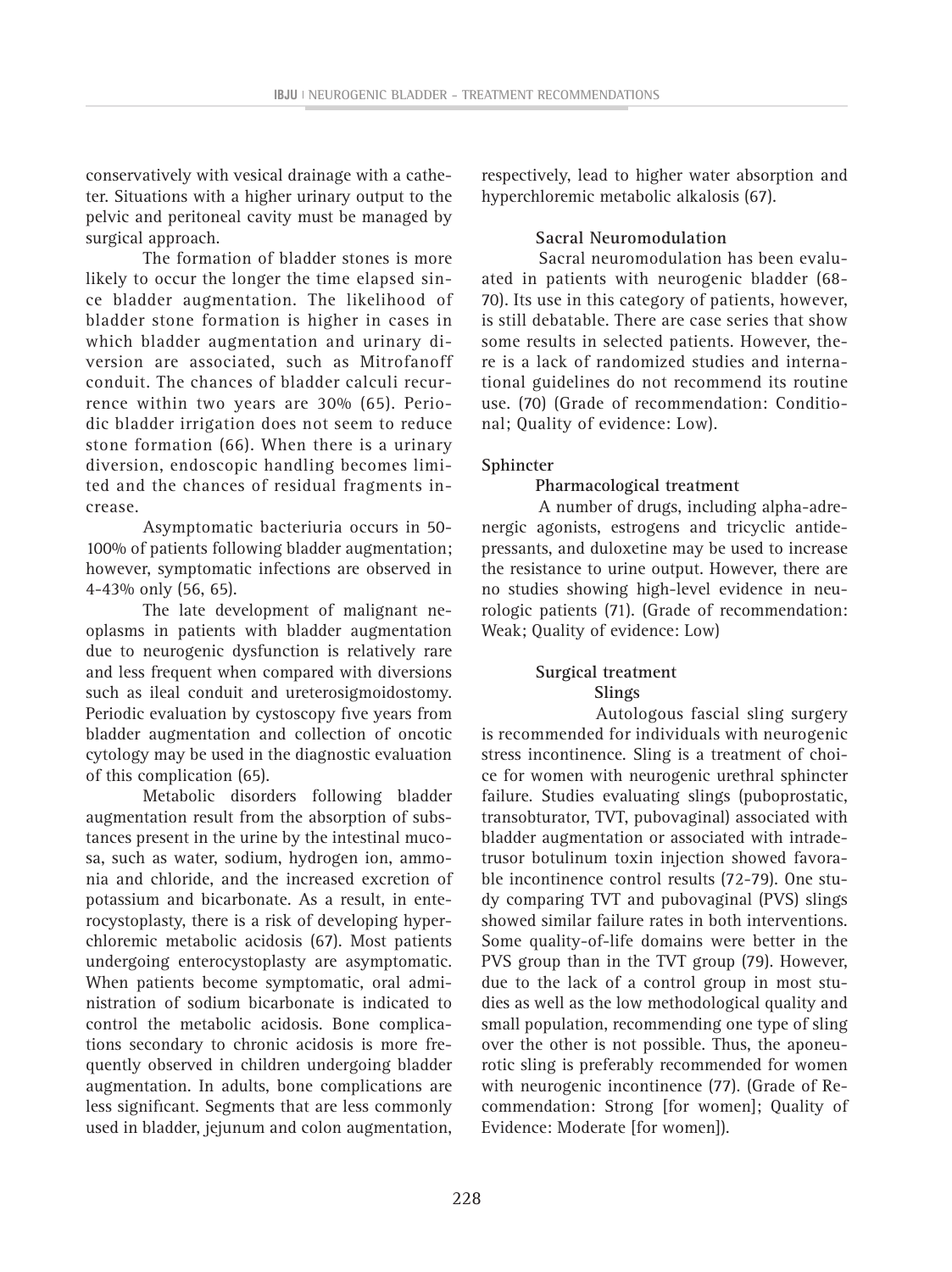A systematic review published in 2016 included 15 non-randomized studies that used male urethral slings to treat neurogenic urinary incontinence. Of the 108 men included in those studies, 26 were treated with synthetic slings. The average success rate was 58%. Complications occurred in 14% of cases, with surgical re- -interventions in 7%. There was no statistically significant difference in the success rate when compared the sling technique and artificial urinary sphincter implant. However, more surgical re-interventions were necessary after implantation of artificial sphincter compared to slings  $(n=8$  studies, mean=51+25% vs. n=14 studies, mean=7 $\pm$ 9%; P <0.003) (80). For men with neurogenic sphincter deficiency, the use of slings seems to have modest results, and new studies with a higher level of scientific evidence to demonstrate their efficacy are needed (Grade of recommendation: Conditional [for men]; Quality of evidence: Low [for men]).

#### **Artificial urinary sphincter**

Artificial urinary sphincter is recommended for individuals with neurogenic urethral sphincter failure. This is the procedure of choice in males with this dysfunction. Patients using artificial sphincters - the most consistently studied is AMS 800® - usually have high rates of continence (ranging from 70-92%) post-surgery (81-96). The most frequent adverse events were infection, erosion, and re-operation (92-96). There are no studies comparing two different sphincter models nor comparing them with slings (76). Therefore, based on the current clinical practice, the use of AMS 800® sphincter is recommended in adult patients with neurogenic urethral sphincter failure (Grade of recommendation: Strong; Quality of evidence: Moderate).

It is advisable to monitor the upper urinary tract following artificial urinary sphincter surgery (e.g., performing annual ultrasound exams), as some individuals may have their bladder filling function deteriorated after treatment of neurogenic stress urinary incontinence.

### **Emptying dysfunction Bladder**

**Pharmacological treatment**

In those patients with underactive detrusor, the use of drugs that improve detrusor contractility has already been researched. However, its use in clinical practice is controversial and there is insufficient evidence to recommend its routine use to improve bladder emptying (97). (Grade of recommendation: Weak; Quality of evidence: Low).

### **Intermittent catheterization (IC)/Intermittent self-catheterization (ISC)**

Intermittent catheterization is the periodic bladder emptying method in which a catheter is introduced through the urethra or through a catheterizable conduit (such as Mitrofanoff or Monti conduits) to the bladder or urinary reservoirs. This is the procedure of choice for neurogenic lower urinary tract dysfunction with incomplete bladder emptying due to detrusor contraction deficit, or temporary or permanent urethral sphincter relaxation difficulty (98-107). In individuals with neurogenic bladder dysfunction, intermittent self-catheterization significantly reduces complications, such as urinary infection (UTI), fistulas, vesicoureteral reflux, urethral stenosis, and hydronephrosis. Furthermore, ISC leads to reduced morbidity and mortality, in addition to considerably improving the quality of life (100, 102). Hydrophilic catheters were designed to facilitate the intermittent self-catheterization technique, thereby providing patients with higher comfort and reducing the complication rates. Hydrophilic catheters, despite the cost barrier in our community, have been associated with lower rates of symptomatic urinary infection, even in the acute spinal shock phase and hematuria, when compared with PVC catheters (101, 105, 106). Systematic reviews and meta-analyses revealed favorable urinary infection and hematuria outcomes with the use of hydrophilic catheters when compared with PVC catheters (102, 106). Therefore, the use of low friction catheter is suggested in patients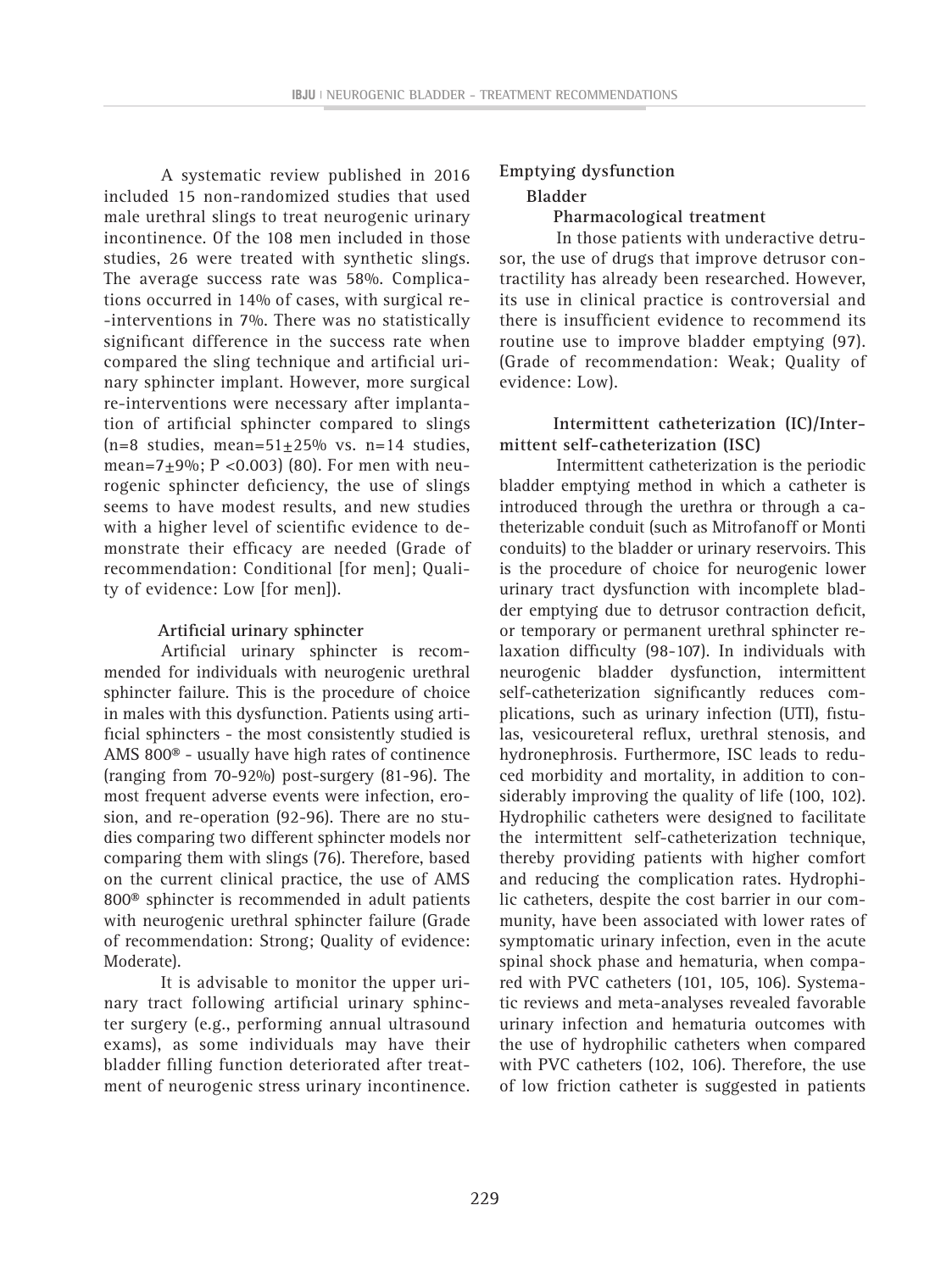showing repetitive infections and with previous urethral lesions. A pharmacologic-economic study conducted in Brazil showed that the hydrophilic catheter is cost-effective for a spinal cord injury population from the perspective of the public health system (107). (Grade of recommendation: Strong; Quality of evidence: Moderate)

The frequency of the intermittent self- -catheterization performance is determined by the data obtained from the voiding diary. It depends on the patient's bladder functional capacity; fluid ingestion; urodynamic parameters, such as bladder compliance; filling pressure; presence achieved in involuntary contractions; efficacy of the drugs used; presence and availability of a caregiver; etc. It is important that the drained volume is not superior to 400mL and must be regularly verified (108, 109). Some factors may limit the performance of intermittent self-catheterization, such as obesity (mainly among women), urethral lesions (diverticula and stenosis), motor sequels, tremor or manual difficulty, cognitive impairment, lower limb hypertonia, hip prosthesis, neuropathic pain, etc.

Despite the controversies, the use of prophylactic antibiotics is not recommended, once there is no evidence that it may reduce the incidence of symptomatic urinary infection episodes, although it reduces the incidence of asymptomatic bacteriuria. However, asymptomatic bacteriuria should not be treated, except when the patient undergoes surgical or endoscopic handling (102, 105).

#### **Intermittent self-catheterization complications**

Intermittent self-catheterization is not free of risks and complications. The most commonly seen complications include urinary infections, bleeding upon handling, and urethral lesions (108).

The most frequent complication from intermittent self-catheterization is urinary tract infection (UTI). The prevalence of UTI associated with intermittent self-catheterization is highly variable in the Urology literature. This is due to the different criteria used (109-111). Case series with long-term follow-ups show that 42% of patients will have recurrent or persistent UTI (112). It should be emphasized that the treatment of UTI should only be carried out when symptoms are present (113). Intravesical instillation of antibiotics after catheterization and the use of prophylactic low-dose oral antibiotic have been the subject of some studies; however, the results are conflicting (114-116). The use of oral ascorbic acid only seems to be helpful in association with antimicrobial agents (117).

Urethral trauma with the presence of bleeding is often observed on the onset of intermittent self-catheterization, but it may persist in up to 30- 60% of patients in late phases (118-120). Mucosa injury with false passage is also a frequent complication, which may occur due to the presence of urethral stenosis, detrusor-sphincter dyssynergia and increased prostatic volume. Urethral stenosis is a late complication - on average, five years after the onset of intermittent self-catheterization (119). The low resistance caused by the catheter surface with hydrophilic coating has been related to the prevention of urethral complications with significant reduction of hematuria episodes (118).

#### **Sphincter**

#### **Pharmacological treatment**

Alpha-blockers may be initially used to reduce sphincter resistance and avoid autonomic dysreflexia, although their use is controversial, and their results are limited (121). (Grade of recommendation: Weak; Quality of evidence: Low)

#### **Surgical treatment - Sphincterotomy**

Sphincterotomy is one of the options to treat the incomplete bladder emptying in individuals with neurogenic bladder and should be considered when intermittent self-catheterization is not an option, particularly when there is a risk of upper urinary tract injury (122-126). (Grade of recommendation: Strong, Quality of evidence: Moderate)

A randomized study and a prospective cohort compared sphincterotomy with urethral stent and urethral balloon. Sphincterotomy showed significant results in reducing the voiding pressure and residual post-voiding volume three, six, and 12 months from the procedure in relation to the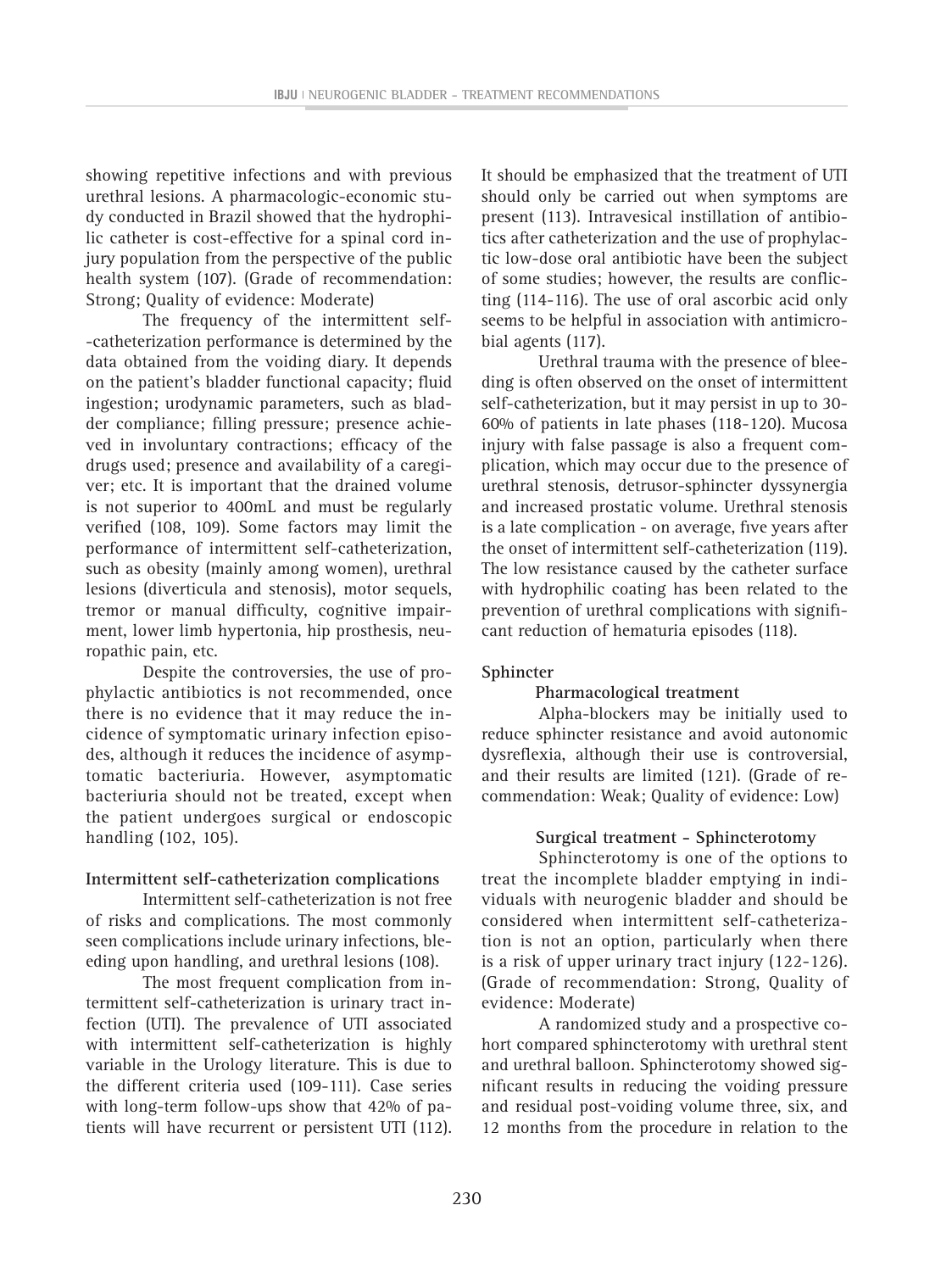pre-procedure period. There was no significant difference for micturition outcomes between the groups (122, 123). However, the hospitalization time, surgery duration, and post-procedure bleeding were significantly higher in the sphincterotomy group (122).

This technique is contraindicated for both women and men with bladder acontratility or unable to adapt to a urine collecting system and it has the potential to limit human reproduction (male factor). Studies evaluating the urethral sphincterotomy showed high success rates in reducing hydronephrosis or bilateral reflux; urinary infection; autonomic dysreflexia; increased bladder emptying; reduction of lost detrusor pressure; and reduction of voiding pressure (124-126). However, this procedure leads to some complications such as hematuria, bacteremia, recurrent urinary infection, high residual volume, and autonomic dysreflexia, in addition to failures such as incomplete sphincterotomy, perineal spasticity, colon sclerosis; re-operation; urethral stenosis, and smooth sphincter dyssynergia (124-126).

#### **Monitoring Neuro-Urological dysfunctions**

Neuro-urological disorders are often unstable, and their symptoms may vary considerably, even within a relatively short period. For this reason, a regular follow-up is required. The main problems relative to neurogenic lower urinary tract dysfunctions are kidney failure, ureterohydronephrosis, recurrent urinary infection, and impaired quality of life due to incontinence and bladder emptying difficulty. Patient's monitoring has the purpose of avoiding the frequent infections, impeding renal lesion, and improving the patient's quality of life. Depending on the type of underlying neurological pathology and the current symptom stability, the interval between initial and control investigations may vary; in many cases, it should not exceed one to two years. In high-risk patients (ex: high intravesical pressure), this interval should be shorter (1-3).

Measuring blood creatinine and calculating the glomerular filtration (GF) rate yields a reasonable estimate of the renal function, with low cost. Creatinine clearance provides a more accurate evaluation, but it involves a 24-hour urine collection to estimate creatinine excretion. Special care should be taken in incomplete collection cases, as it may result in underestimation of the renal function. GF rate is more accurately obtained with renal scintigraphy, which is especially recommended when a low renal function is found and in high-risk patients (3). Urine test does not need to be a routine examination; it should be especially guided by the patient's symptoms (1).

The upper urinary tract must be monitored by ultrasound at regular intervals - every six months in high-risk patients (1).

Urodynamic exam must be performed in patients with lower urinary tract symptoms, particularly in cases where there is a risk of renal complications. The exam may be repeated depending on risk factors that might reflect on the upper urinary tract functioning (1, 2, 127, 128). It is a fact that the indication for a urodynamic evaluation must be made according to the good medical practice criteria when the symptoms do not allow a clear diagnosis or when the empiric treatment fails, as well as in cases where more invasive treatments are needed (3, 129, 130).

It is reasonable that any clinical changes or changes in the control tests require investigation and specialized, targeted treatment. However, we lack studies with high level of evidence on this topic, and each recommendation must be seen on an individual basis (1-3, 131). (Grade of recommendation: Strong, Quality of evidence: Low).

### **CONFLICT OF INTEREST**

None declared.

## **REFERENCES**

- 1. Blok B, Castro-Diaz D, Del Popolo G, Groen J, Hamid R, Karsenty G, et al. Summary of European Association of Urology (EAU) Guidelines on Neuro-Urology 2020. [Internet]. Available at. <https://uroweb.org/guideline/neuro-urology/>
- 2. **[No Authors] Urinary Incontinence in Neurological Disease:** Management of Lower Urinary Tract Dysfunction in Neurological Disease. In: National Clinical Guideline Centre (UK). Royal College of Physicians. London (UK); Published by the National Clinical Guideline Centre. 2012; vol 1. pp. 47-311.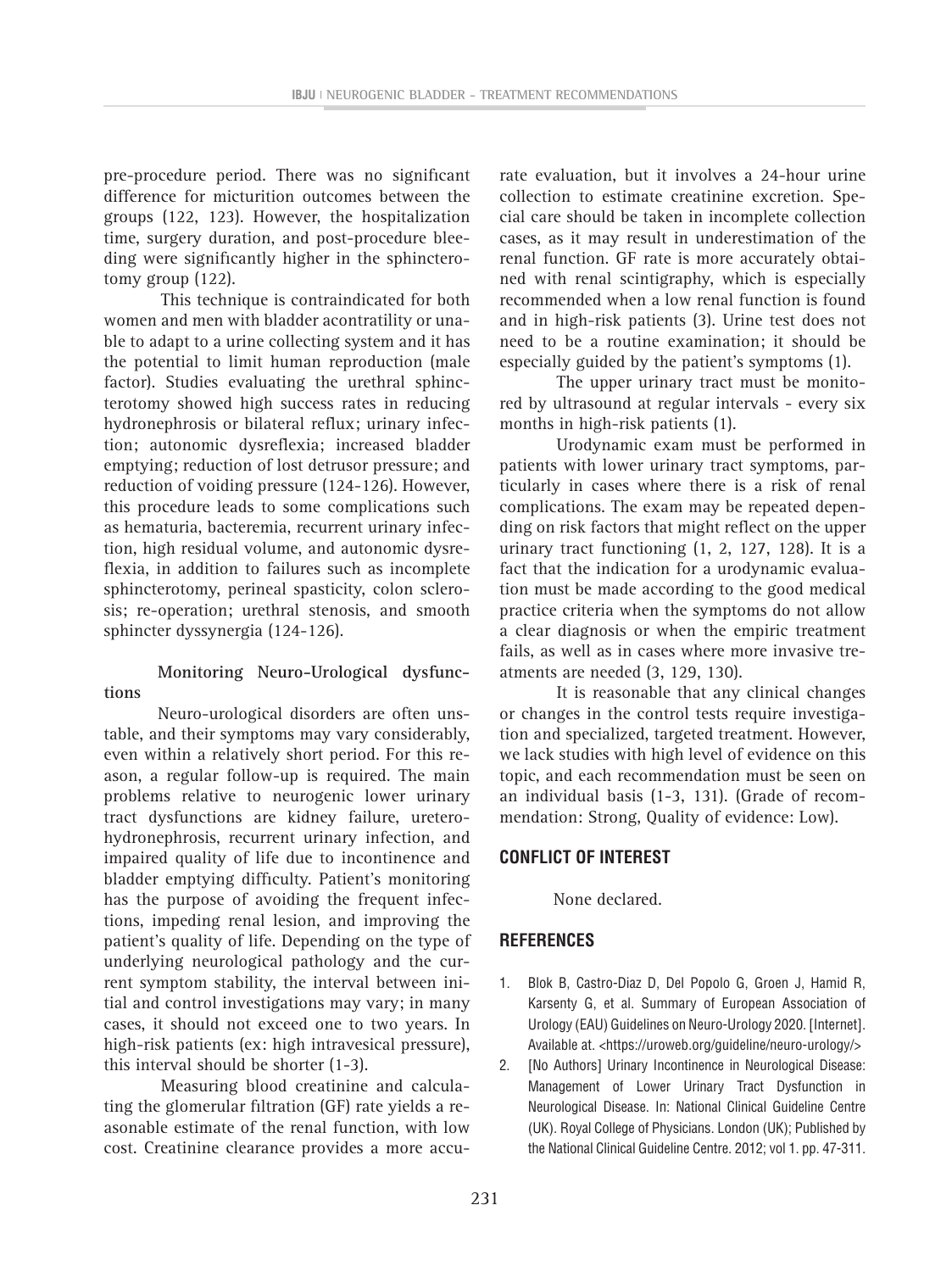- 3. Panicker JN, Fowler CJ, Kessler TM. Lower urinary tract dysfunction in the neurological patient: clinical assessment and management. Lancet Neurol. 2015; 14:720-32.
- 4. Madersbacher H. The various types of neurogenic bladder dysfunction: an update of current therapeutic concepts. Paraplegia. 1990; 28:217-29.
- 5. Shea BJ, Reeves BC, Wells G, Thuku M, Hamel C, Moran J, et al. AMSTAR 2: a critical appraisal tool for systematic reviews that include randomised or non-randomised studies of healthcare interventions, or both. BMJ. 2017; 358:j4008.
- 6. Cumpston M, Li T, Page MJ, Chandler J, Welch VA, Higgins JP, et al. Updated guidance for trusted systematic reviews: a new edition of the Cochrane Handbook for Systematic Reviews of Interventions. Cochrane Database Syst Rev. 2019;10:ED000142.
- 7. Wells GA, Shea B, O'Connell D, Peterson J, Welch V, Losos M, et al. The Newcastle-Ottawa Scale (NOS) for assessing the quality of nonrandomised studies in meta-analyses. [Internet]. Available at. <http://www.ohri.ca/programs/ clinical\_epidemiology/oxford.asp>
- 8. Whiting PF, Rutjes AW, Westwood ME, Mallett S, Deeks JJ, Reitsma JB, et al. QUADAS-2: a revised tool for the quality assessment of diagnostic accuracy studies. Ann Intern Med. 2011; 155:529-36.
- 9. Guyatt GH, Oxman AD, Vist GE, Kunz R, Falck-Ytter Y, Alonso-Coello P, et al. GRADE: an emerging consensus on rating quality of evidence and strength of recommendations. BMJ. 2008; 336:924-6.
- 10. Liu Y, Xu G, Luo M, Teng HF. Effects of Transcutaneous Electrical Nerve Stimulation at Two Frequencies on Urinary Incontinence in Poststroke Patients: A Randomized Controlled Trial. Am J Phys Med Rehabil. 2016; 95:183-93.
- 11. Shen SX, Liu Y. A retrospective study of neuromuscular electrical stimulation for treating women with post-stroke incontinence. Medicine (Baltimore). 2018; 97:e11264.
- 12. Kabay S, Canbaz Kabay S, Cetiner M, Mestan E, Sevim M, Ayas S, et al. The Clinical and Urodynamic Results of Percutaneous Posterior Tibial Nerve Stimulation on Neurogenic Detrusor Overactivity in Patients With Parkinson's Disease. Urology. 2016; 87:76-81.
- 13. Gross T, Schneider MP, Bachmann LM, Blok BF, Groen J, Hoen LA, et al. Transcutaneous Electrical Nerve Stimulation for Treating Neurogenic Lower Urinary Tract Dysfunction: A Systematic Review. Eur Urol. 2016; 69:1102-11.
- 14. Madhuvrata P, Singh M, Hasafa Z, Abdel-Fattah M. Anticholinergic drugs for adult neurogenic detrusor overactivity: a systematic review and meta-analysis. Eur Urol. 2012; 62:816-30.
- 15. Novara G, Galfano A, Secco S, D'Elia C, Cavalleri S, Ficarra V, et al. A systematic review and meta-analysis of randomized controlled trials with antimuscarinic drugs for overactive bladder. Eur Urol. 2008; 54:740-63.
- 16. Hood B, Andersson KE. Common theme for drugs effective in overactive bladder treatment: inhibition of afferent signaling from the bladder. Int J Urol. 2013; 20:21-7.
- 17. Nardulli R, Losavio E, Ranieri M, Fiore P, Megna G, Bellomo RG, et al. Combined antimuscarinics for treatment of neurogenic overactive bladder. Int J Immunopathol Pharmacol. 2012; 25(1 Suppl):35S-41S.
- 18. Gajewski JB, Awad SA. Oxybutynin versus propantheline in patients with multiple sclerosis and detrusor hyperreflexia. J Urol. 1986; 135:966-8.
- 19. Stöhrer M, Mürtz G, Kramer G, Schnabel F, Arnold EP, Wyndaele JJ; et al. Propiverine compared to oxybutynin in neurogenic detrusor overactivity--results of a randomized, double-blind, multicenter clinical study. Eur Urol. 2007; 51:235-42.
- 20. Madersbacher H, Stöhrer M, Richter R, Burgdörfer H, Hachen HJ, Mürtz G. Trospium chloride versus oxybutynin: a randomized, double-blind, multicentre trial in the treatment of detrusor hyper-reflexia. Br J Urol. 1995; 75:452-6.
- 21. Schröder A, Albrecht U, Schnitker J, Reitz A, Stein R. Efficacy, safety, and tolerability of intravesically administered 0.1% oxybutynin hydrochloride solution in adult patients with neurogenic bladder: A randomized, prospective, controlled multi-center trial. Neurourol Urodyn. 2016; 35:582-8.
- 22. Fader M, Glickman S, Haggar V, Barton R, Brooks R, Malone-Lee J. Intravesical atropine compared to oral oxybutynin for neurogenic detrusor overactivity: a double-blind, randomized crossover trial. J Urol. 2007; 177:208-13.
- 23. Ethans KD, Nance PW, Bard RJ, Casey AR, Schryvers OI. Efficacy and safety of tolterodine in people with neurogenic detrusor overactivity. J Spinal Cord Med. 2004; 27:214-8.
- 24. Van Kerrebroeck PE, Amarenco G, Thüroff JW, Madersbacher HG, Lock MT, Messelink EJ, et al. Dose-ranging study of tolterodine in patients with detrusor hyperreflexia. Neurourol Urodyn. 1998; 17:499-512.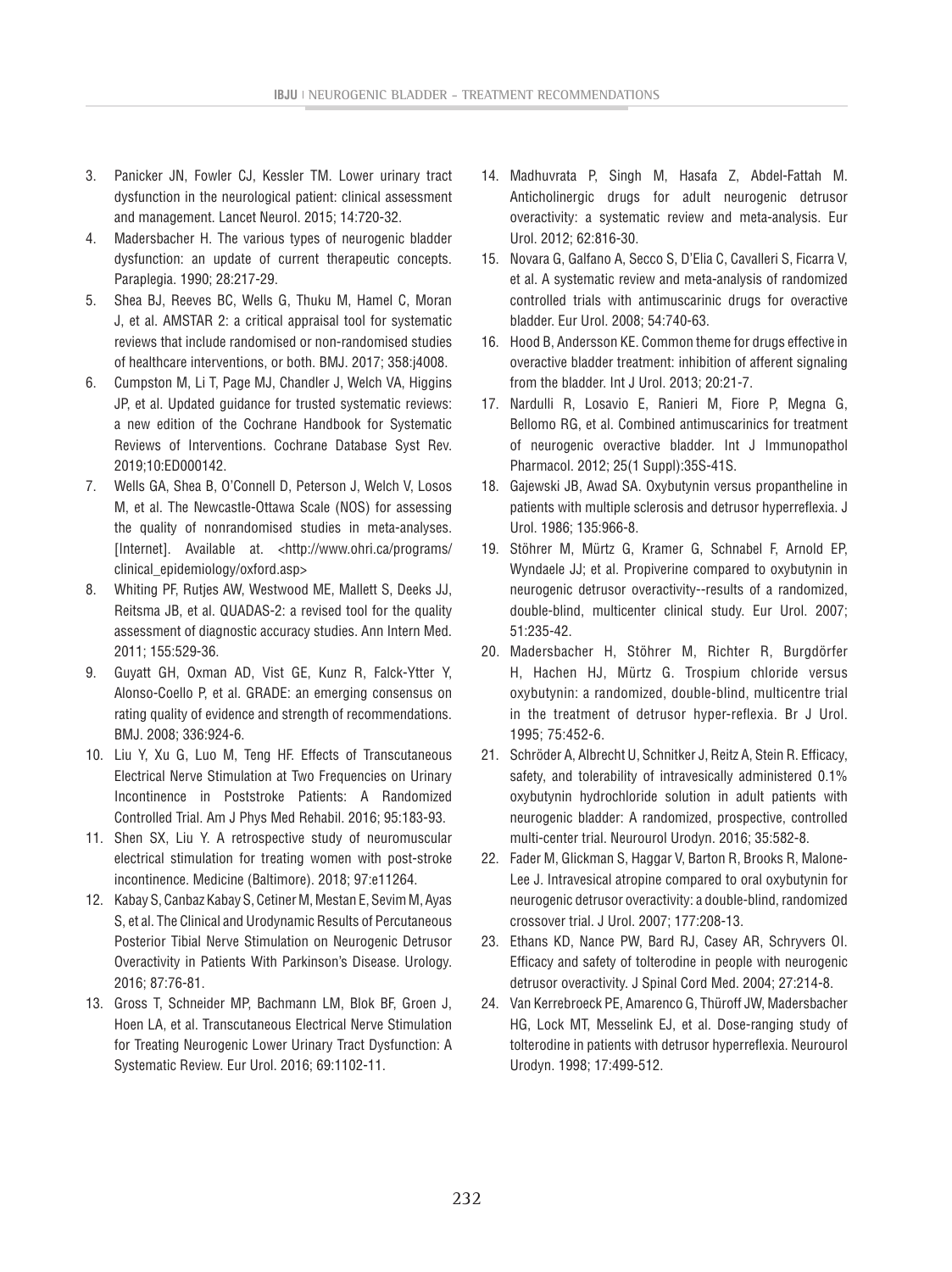- 25. Amarenco G, Sutory M, Zachoval R, Agarwal M, Del Popolo G, Tretter R, et al. Solifenacin is effective and well tolerated in patients with neurogenic detrusor overactivity: Results from the double-blind, randomized, active- and placebocontrolled SONIC urodynamic study. Neurourol Urodyn. 2017; 36:414-21.
- 26. Zinner N. Darifenacin: a muscarinic M3-selective receptor antagonist for the treatment of overactive bladder. Expert Opin Pharmacother. 2007; 8:511-23.
- 27. Yeaw J, Benner JS, Walt JG, Sian S, Smith DB. Comparing adherence and persistence across 6 chronic medication classes. J Manag Care Pharm. 2009; 15:728-40.
- 28. Sexton CC, Notte SM, Maroulis C, Dmochowski RR, Cardozo L, Subramanian D, et al. Persistence and adherence in the treatment of overactive bladder syndrome with anticholinergic therapy: a systematic review of the literature. Int J Clin Pract. 2011; 65:567-85.
- 29. Chapple CR, Nazir J, Hakimi Z, Bowditch S, Fatoye F, Guelfucci F, et al. Persistence and Adherence with Mirabegron versus Antimuscarinic Agents in Patients with Overactive Bladder: A Retrospective Observational Study in UK Clinical Practice. Eur Urol. 2017; 72:389-99.
- 30. Krebs J, Scheel-Sailer A, Oertli R, Pannek J. The effects of antimuscarinic treatment on the cognition of spinal cord injured individuals with neurogenic lower urinary tract dysfunction: a prospective controlled before-and-after study. Spinal Cord. 2018; 56:22-27.
- 31. Wöllner J, Pannek J. Initial experience with the treatment of neurogenic detrusor overactivity with a new β-3 agonist (mirabegron) in patients with spinal cord injury. Spinal Cord. 2016; 54:78-82.
- 32. Zachariou A, Filiponi M, Baltogiannis D, Giannakis J, Dimitriadis F, Tsounapi P, et al. Effective treatment of neurogenic detrusor overactivity in multiple sclerosis patients using desmopressin and mirabegron. Can J Urol. 2017; 24:9107-13.
- 33. Krhut J, Borovička V, Bílková K, Sýkora R, Míka D, Mokriš J, et al. Efficacy and safety of mirabegron for the treatment of neurogenic detrusor overactivity-Prospective, randomized, double-blind, placebo-controlled study. Neurourol Urodyn. 2018; 37:2226-33.
- 34. Chen SF, Kuo HC. Therapeutic efficacy of low-dose (25 mg) mirabegron therapy for patients with mild to moderate overactive bladder symptoms due to central nervous system diseases. Low Urin Tract Symptoms. 2019; 11:O53-O58.
- 35. Blauwet MB, Dorrepaal C, Siddiqui E, Martin NE. Mirabegron for the treatment of overactive bladder: a prespecified pooled efficacy analysis and pooled safety analysis of three randomised, double-blind, placebo-controlled, phase III studies. Int J Clin Pract. 2013; 67:619-32.
- 36. Chapple CR, Kaplan SA, Mitcheson D, Klecka J, Cummings J, Drogendijk T, et al. Randomized double-blind, activecontrolled phase 3 study to assess 12-month safety and efficacy of mirabegron, a β(3)-adrenoceptor agonist, in overactive bladder. Eur Urol. 2013; 63:296-305.
- 37. Chancellor MB, Patel V, Leng WW, Shenot PJ, Lam W, Globe DR, et al. OnabotulinumtoxinA improves quality of life in patients with neurogenic detrusor overactivity. Neurology. 2013; 81:841-8.
- 38. Chen YC, Kuo HC. The therapeutic effects of repeated detrusor injections between 200 or 300 units of onabotulinumtoxinA in chronic spinal cord injured patients. Neurourol Urodyn. 2014; 33:129-34.
- 39. Cheng T, Shuang WB, Jia DD, Zhang M, Tong XN, Yang WD, et al. Efficacy and Safety of OnabotulinumtoxinA in Patients with Neurogenic Detrusor Overactivity: A Systematic Review and Meta-Analysis of Randomized Controlled Trials. PLoS One. 2016; 11:e0159307.
- 40. Gu HY, Song JK, Zhang WJ, Xie J, Yao QS, Zeng WJ, et al. A systematic review and meta-analysis of effectiveness and safety of therapy for overactive bladder using botulinum toxin A at different dosages. Oncotarget. 2017; 8:90338-50.
- 41. Hui C, Keji X, Chonghe J, Ping T, Rubiao O, Jianweng Z, et al. Combined detrusor-trigone BTX-A injections for urinary incontinence secondary to neurogenic detrusor overactivity. Spinal Cord. 2016; 54:46-50.
- 42. Šámal V, Mečl J, Šrám J. Submucosal administration of onabotulinumtoxinA in the treatment of neurogenic detrusor overactivity: pilot single-centre experience and comparison with standard injection into the detrusor. Urol Int. 2013; 91:423-8.
- 43. Sussman D, Patel V, Del Popolo G, Lam W, Globe D, Pommerville P. Treatment satisfaction and improvement in health-related quality of life with onabotulinumtoxinA in patients with urinary incontinence due to neurogenic detrusor overactivity. Neurourol Urodyn. 2013; 32:242- 9.
- 44. Yuan H, Cui Y, Wu J, Peng P, Sun X, Gao Z. Efficacy and Adverse Events Associated With Use of OnabotulinumtoxinA for Treatment of Neurogenic Detrusor Overactivity: A Meta-Analysis. Int Neurourol J. 2017; 21:53-61.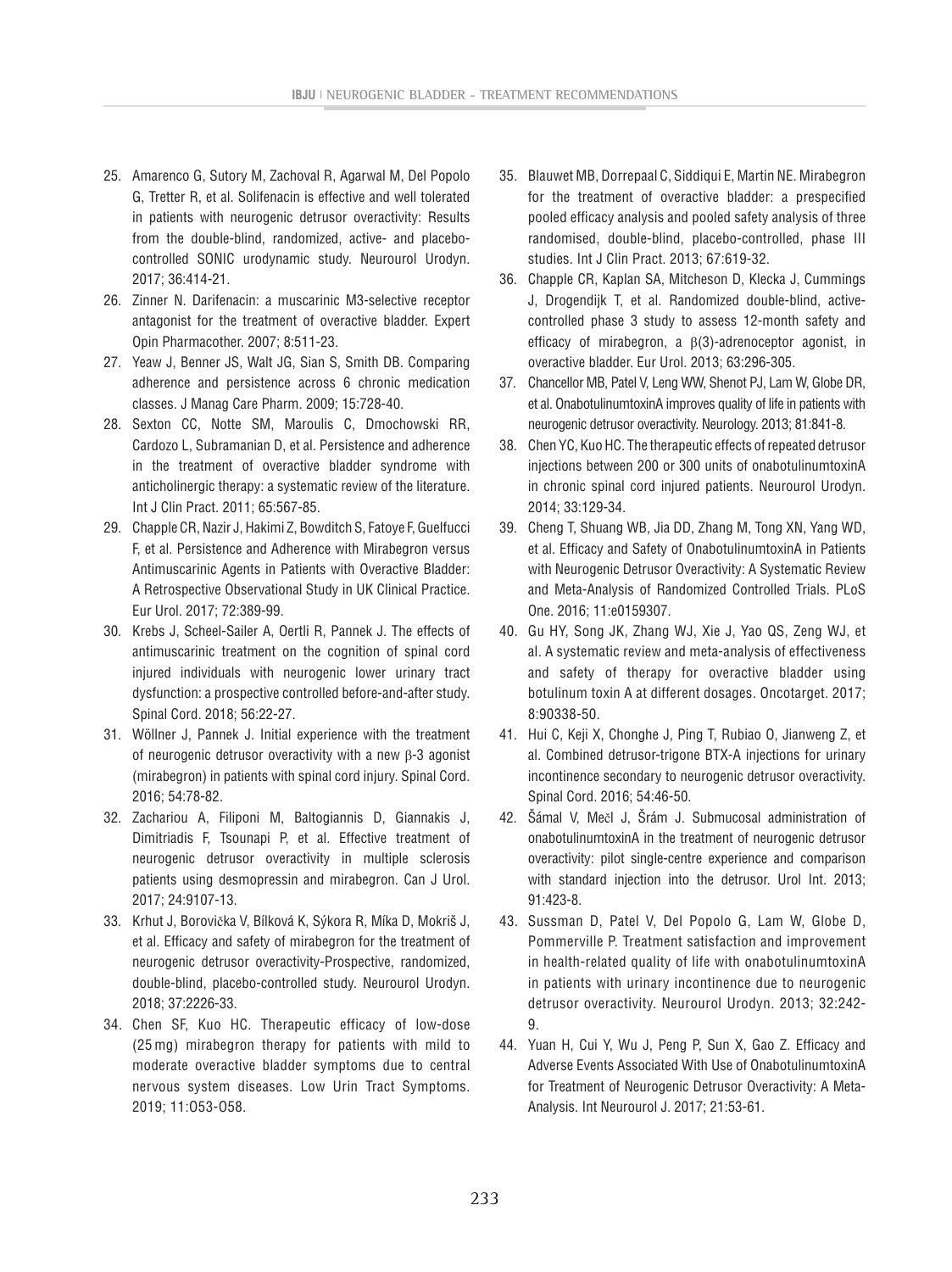- 45. Apostolidis A, Thompson C, Yan X, Mourad S. An exploratory, placebo-controlled, dose-response study of the efficacy and safety of onabotulinumtoxinA in spinal cord injury patients with urinary incontinence due to neurogenic detrusor overactivity. World J Urol. 2013; 31:1469-74.
- 46. Apostolidis A, Haferkamp A, Aoki KR. Understanding the Role of Botulinum Toxin A in the Treatment of the Overactive Bladder-More than Just Muscle Relaxation. Eur Urol Suppl. 2006; 5:670-8.
- 47. Gerridzen RG, Thijssen AM, Dehoux E. Risk factors for upper tract deterioration in chronic spinal cord injury patients. J Urol. 1992; 147:416-8.
- 48. Cruz F, Herschorn S, Aliotta P, Brin M, Thompson C, Lam W, et al. Efficacy and safety of onabotulinumtoxinA in patients with urinary incontinence due to neurogenic detrusor overactivity: a randomised, double-blind, placebo-controlled trial. Eur Urol. 2011; 60:742-50.
- 49. Ginsberg D, Gousse A, Keppenne V, Sievert KD, Thompson C, Lam W, et al. Phase 3 efficacy and tolerability study of onabotulinumtoxinA for urinary incontinence from neurogenic detrusor overactivity. J Urol. 2012; 187:2131-9.
- 50. Karsenty G, Denys P, Amarenco G, De Seze M, Gamé X, Haab F, et al. Botulinum toxin A (Botox) intradetrusor injections in adults with neurogenic detrusor overactivity/neurogenic overactive bladder: a systematic literature review. Eur Urol. 2008; 53:275-87.
- 51. Schurch B, Denys P, Kozma CM, Reese PR, Slaton T, Barron R. Reliability and validity of the Incontinence Quality of Life questionnaire in patients with neurogenic urinary incontinence. Arch Phys Med Rehabil. 2007; 88:646-52.
- 52. Gaillet S, Bardot P, Bernuz B, Boissier R, Lenne-Aurier K, Thiry-Escudier I, et al. Five years follow-up study and failures analysis of Botulinum toxin repeated injections to treat neurogenic detrusor overactivity. Prog Urol. 2012; 22:1064-70.
- 53. Kennelly M, Dmochowski R, Ethans K, Karsenty G, Schulte-Baukloh H, Jenkins B, et al. Long-term efficacy and safety of onabotulinumtoxinA in patients with urinary incontinence due to neurogenic detrusor overactivity: an interim analysis. Urology. 2013; 81:491-7.
- 54. Kuo HC, Liao CH, Chung SD. Adverse events of intravesical botulinum toxin a injections for idiopathic detrusor overactivity: risk factors and influence on treatment outcome. Eur Urol. 2010; 58:919-26.
- 55. MacDonald R, Fink HA, Huckabay C, Monga M, Wilt TJ. Botulinum toxin for treatment of urinary incontinence due to detrusor overactivity: a systematic review of effectiveness and adverse effects. Spinal Cord. 2007; 45:535-41.
- 56. Greenwell TJ, Venn SN, Mundy AR. Augmentation cystoplasty. BJU Int. 2001; 88:511-25.
- 57. Vainrib M, Reyblat P, Ginsberg DA. Differences in urodynamic study variables in adult patients with neurogenic bladder and myelomeningocele before and after augmentation enterocystoplasty. Neurourol Urodyn. 2013; 32:250-3.
- 58. Dantas RAF, Calisto FCFS, Vilar FO, Araujo LAP, Lima SVC. Nonsecretory intestinocystoplasty: postoperative outcomes of 25 years. Int Braz J Urol. 2019; 45:681-5.
- 59. Swami KS, Feneley RC, Hammonds JC, Abrams P. Detrusor myectomy for detrusor overactivity: a minimum 1-year follow-up. Br J Urol. 1998; 81:68-72.
- 60. Beier-Holgersen R, Kirkeby LT, Nordling J. 'Clam' ileocystoplasty. Scand J Urol Nephrol. 1994; 28:55-8.
- 61. Singh G, Thomas DG. Bowel problems after enterocystoplasty. Br J Urol. 1997; 79:328-32.
- 62. Steiner MS, Morton RA, Marshall FF. Vitamin B12 deficiency in patients with ileocolic neobladders. J Urol. 1993; 149:255-7.
- 63. Krishna A, Gough DC, Fishwick J, Bruce J. Ileocystoplasty in children: assessing safety and success. Eur Urol. 1995; 27:62-6.
- 64. Rushton HG, Woodard JR, Parrott TS, Jeffs RD, Gearhart JP. Delayed bladder rupture after augmentation enterocystoplasty. J Urol. 1988; 140:344-6.
- 65. Gough DC. Enterocystoplasty. BJU Int. 2001; 88:739-43.
- 66. Brough RJ, O'Flynn KJ, Fishwick J, Gough DC. Bladder washout and stone formation in paediatric enterocystoplasty. Eur Urol. 1998; 33:500-2.
- 67. Nurse DE, Mundy AR. Metabolic complications of cystoplasty. Br J Urol. 1989; 63:165-70.
- 68. Lay AH, Das AK. The role of neuromodulation in patients with neurogenic overactive bladder. Curr Urol Rep. 2012; 13:343-7.
- 69. Hohenfellner M, Humke J, Hampel C, Dahms S, Matzel K, Roth S, et al. Chronic sacral neuromodulation for treatment of neurogenic bladder dysfunction: long-term results with unilateral implants. Urology. 2001; 58:887-92.
- 70. Averbeck MA, Moreno-Palacios J, Aparicio A. Is there a role for sacral neuromodulation in patients with neurogenic lower urinary tract dysfunction? Int Braz J Urol. 2020; 46:891-901.
- 71. Game X, Cornu JN, Robert G, Descazeaud A, Droupy S, Benard-Laribiere A, et al. Les médicaments de l'urètre [Drug therapy of urethral diseases]. Prog Urol. 2013; 23:1287-98.
- 72. Daneshmand S, Ginsberg DA, Bennet JK, Foote J, Killorin W, Rozas KP, et al. Puboprostatic sling repair for treatment of urethral incompetence in adult neurogenic incontinence. J Urol. 2003; 169:199-202.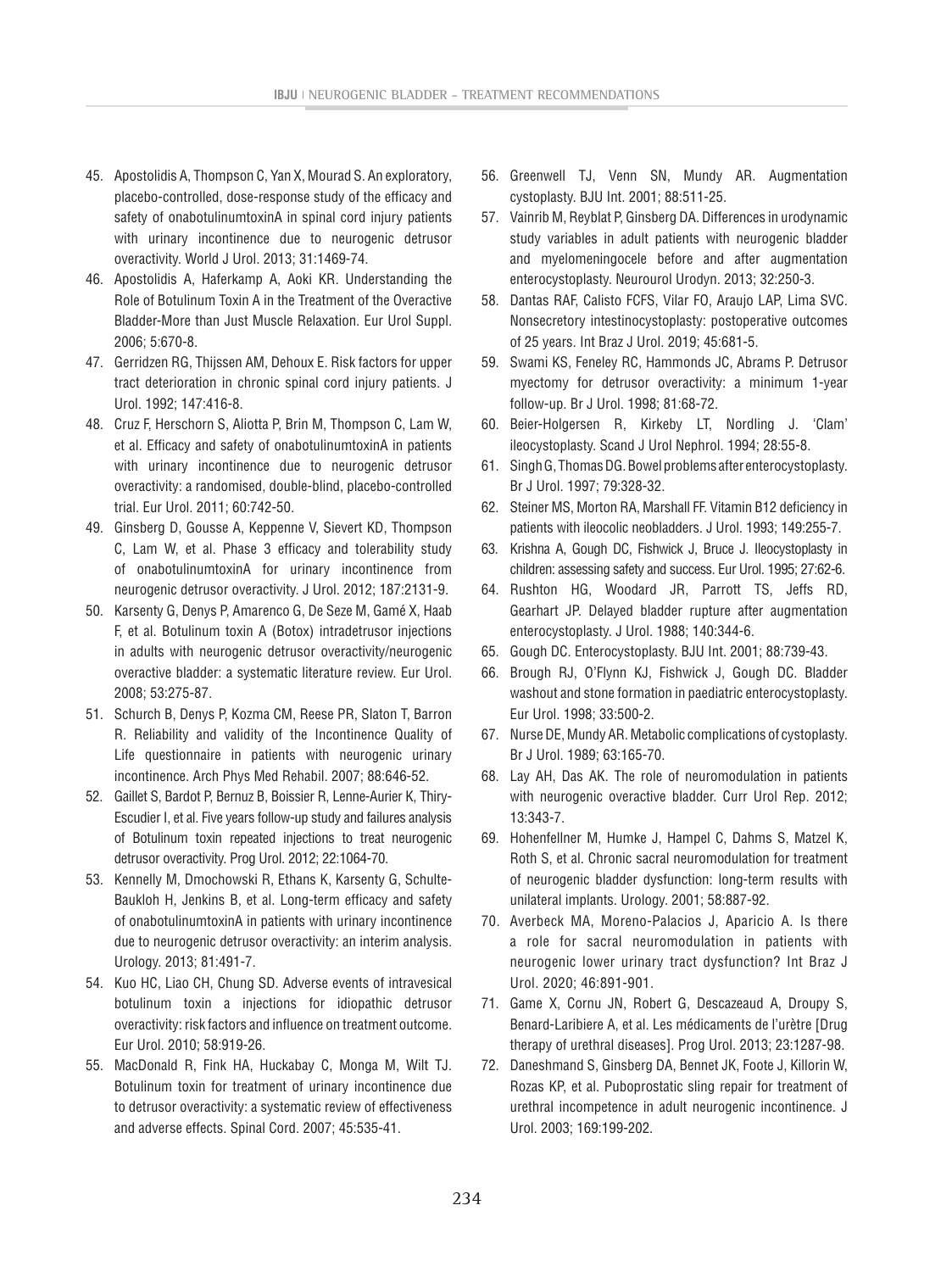- 73. Herschorn S, Radomski SB. Fascial slings and bladder neck tapering in the treatment of male neurogenic incontinence. J Urol. 1992; 147:1073-5.
- 74. Karsenty G, Chartier-Kastler E, Mozer P, Even-Schneider A, Denys P, Richard F. A novel technique to achieve cutaneous continent urinary diversion in spinal cord-injured patients unable to catheterize through native urethra. Spinal Cord. 2008; 46:305-10.
- 75. Patki P, Woodhouse JB, Patil K, Hamid R, Shah J. An effective day case treatment combination for refractory neuropathic mixed incontinence. Int Braz J Urol. 2008; 34:63-71.
- 76. Farag F, Koens M, Sievert KD, De Ridder D, Feitz W, Heesakkers J. Surgical treatment of neurogenic stress urinary incontinence: A systematic review of quality assessment and surgical outcomes. Neurourol Urodyn. 2016; 35:21-5.
- 77. Athanasopoulos A, Gyftopoulos K, McGuire EJ. Treating stress urinary incontinence in female patients with neuropathic bladder: the value of the autologous fascia rectus sling. Int Urol Nephrol. 2012; 44:1363-7.
- 78. Fontaine E, Bendaya S, Desert JF, Fakacs C, Le Mouel MA, Beurton D. Combined modified rectus fascial sling and augmentation ileocystoplasty for neurogenic incontinence in women. J Urol. 1997; 157:109-12.
- 79. El-Azab AS, El-Nashar SA. Midurethral slings versus the standard pubovaginal slings for women with neurogenic stress urinary incontinence. Int Urogynecol J. 2015; 26:427-32.
- 80. Farag F, Koens M, Sievert KD, De Ridder D, Feitz W, Heesakkers J. Surgical treatment of neurogenic stress urinary incontinence: A systematic review of quality assessment and surgical outcomes. Neurourol Urodyn. 2016; 35:21-5.
- 81. Gonzalez R, Dewolf WC. The artificial bladder sphincter AS-721 for the treatment of incontinence in patients with neurogenic bladder. J Urol. 1979; 121:71-2.
- 82. Barrett DM, Furlow WL. The management of severe urinary incontinence in patients with myelodysplasia by implantation of the AS 791/792 urinary sphincter device. J Urol. 1982; 128:484-6.
- 83. Light JK, Flores FN, Scott FB. Use of the AS792 artificial sphincter following urinary undiversion. J Urol. 1983; 129:548-51.
- 84. Jakobsen H, Hald T. Management of neurogenic urinary incontinence with AMS artificial urinary sphincter. Scand J Urol Nephrol. 1986; 20:137-41.
- 85. Singh G, Thomas DG. Artificial urinary sphincter in patients with neurogenic bladder dysfunction. Br J Urol. 1996; 77:252-5.
- 86. Costa P, Mottet N, Rabut B, Thuret R, Ben Naoum K, Wagner L. The use of an artificial urinary sphincter in women with type III incontinence and a negative Marshall test. J Urol. 2001; 165:1172-6.
- 87. Murphy S, Rea D, O'Mahony J, McDermott TE, Thornhill J, Butler M, et al. A comparison of the functional durability of the AMS 800 artificial urinary sphincter between cases with and without an underlying neurogenic aetiology. Ir J Med Sci. 2003; 172:136-8.
- 88. Lai HH, Hsu EI, Teh BS, Butler EB, Boone TB. 13 years of experience with artificial urinary sphincter implantation at Baylor College of Medicine. J Urol. 2007; 177:1021-5.
- 89. Chartier-Kastler E, Ayoub N, Richard F, Ruffion A. Chirurgie prothétique de l'incontinence urinaire d'effort par insuffisance sphinctérienne neurologique Prosthetic surgery for stress urinary incontinence due to neurogenic sphincter incompetence. Prog Urol. 2007; 17:600-8.
- 90. Bersch U, Göcking K, Pannek J. The artificial urinary sphincter in patients with spinal cord lesion: description of a modified technique and clinical results. Eur Urol. 2009; 55:687-93.
- 91. Chartier Kastler E, Genevois S, Gamé X, Denys P, Richard F, Leriche A, et al. Treatment of neurogenic male urinary incontinence related to intrinsic sphincter insufficiency with an artificial urinary sphincter: a French retrospective multicentre study. BJU Int. 2011; 107:426-32.
- 92. Costa P, Poinas G, Ben Naoum K, Bouzoubaa K, Wagner L, Soustelle L, et al. Long-term results of artificial urinary sphincter for women with type III stress urinary incontinence. Eur Urol. 2013; 63:753-8.
- 93. Phé V, Léon P, Ambrogi V, Rouprêt M, Mozer P, Denys P, et al. Long-term functional results of artificial urinary sphincter AMS 800<sup>®</sup> in neurological patients. [Internet]. Annals of Physical and Rehabilitation Medicine. 2014;57:e90. Available at. <https://www.em-consulte.com/ article/897914/article/long-term-functional-results-ofartificial-urinary>
- 94. Sandri S, D'Urbano, F. Long-term outcomes after AMS 800 artificial urinary sphincter implantation in men with stress urinary incontinence: Review of 150 patients. Eur Urol Suppl. 2017;16: e1207-e1208.
- 95. Phé V, Léon P, Granger B, Denys P, Bitker MO, Mozer P, et al. Stress urinary incontinence in female neurological patients: long-term functional outcomes after artificial urinary sphincter (AMS 800TM) implantation. Neurourol Urodyn. 2017; 36:764-9.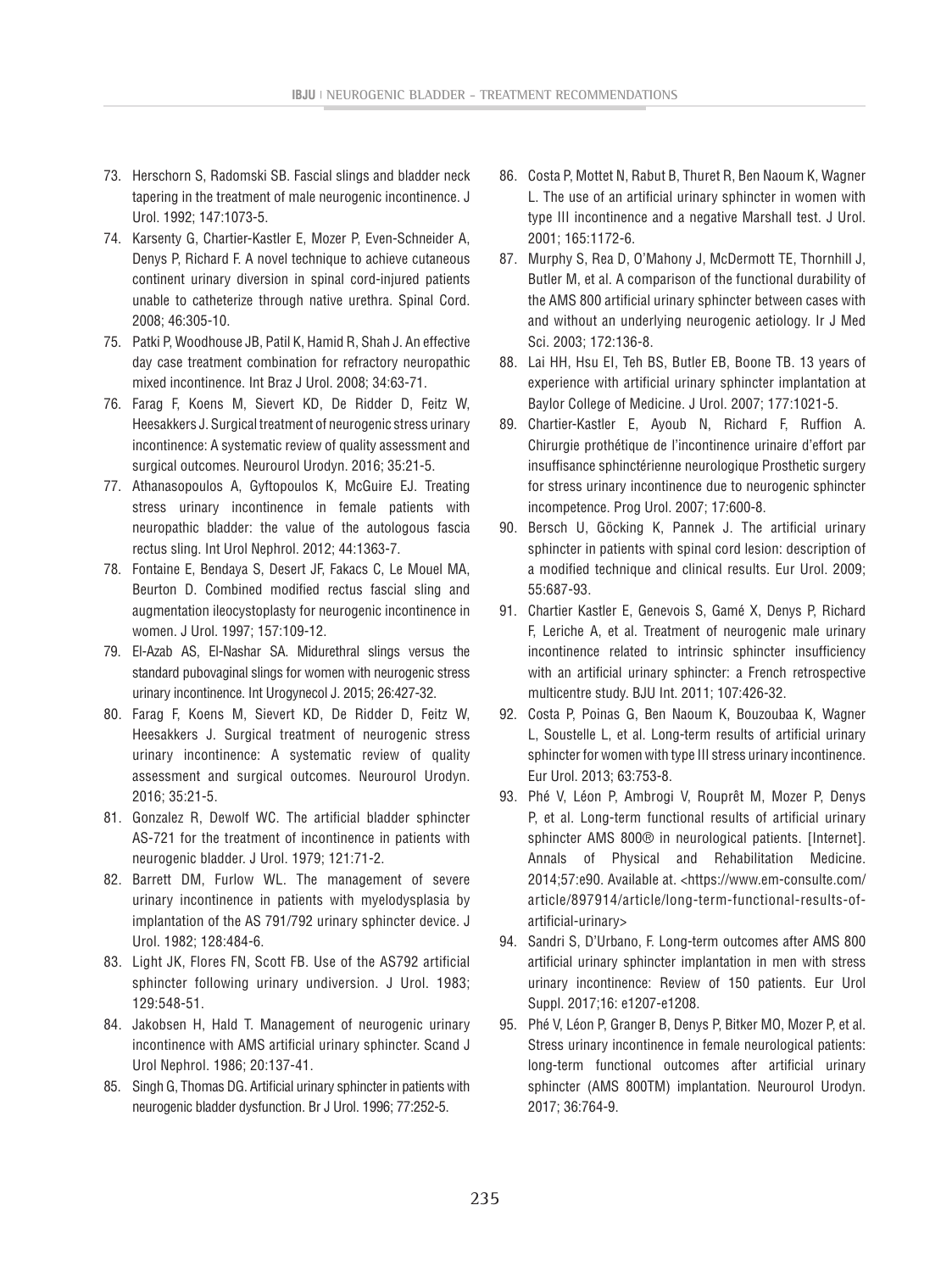- 96. Guillot-Tantay C, Chartier-Kastler E, Mozer P, Bitker MO, Richard F, Ambrogi V, et al. Traitement de l'incontinence urinaire masculine neurologique par le sphincter urinaire artificiel AMS 800™ (Boston Scientific, Boston, États-Unis): résultats à très long terme (>25ans) [Male neurogenic stress urinary incontinence treated by artificial urinary sphincter AMS 800™ (Boston Scientific, Boston, USA): Very long-term results (>25years)]. Prog Urol. 2018; 28:39-47.
- 97. Barendrecht MM, Oelke M, Laguna MP, Michel MC. Is the use of parasympathomimetics for treating an underactive urinary bladder evidence-based? BJU Int. 2007; 99:749-52.
- 98. Lapides J, Diokno AC, Silber SJ, Lowe BS. Clean, intermittent self-catheterization in the treatment of urinary tract disease. J Urol. 1972; 107:458-61.
- 99. Truzzi JC, Almeida FM, Nunes EC, Sadi MV. Residual urinary volume and urinary tract infection--when are they linked? J Urol. 2008; 180:182-5.
- 100. Chavarriaga J, Fernández N, Campo MAO, Bolivar J, Patiño G, Perez J. Self-perception, quality of life and ease of catheterization in patients with continent urinary diversion with the mitrofanoff principle. Int Braz J Urol. 2020; 46:743-51.
- 101. De Ridder DJ, Everaert K, Fernández LG, Valero JV, Durán AB, Abrisqueta ML, et al. Intermittent catheterisation with hydrophilic-coated catheters (SpeediCath) reduces the risk of clinical urinary tract infection in spinal cord injured patients: a prospective randomised parallel comparative trial. Eur Urol. 2005; 48:991-5.
- 102. Bermingham SL, Hodgkinson S, Wright S, Hayter E, Spinks J, Pellowe C. Intermittent self catheterisation with hydrophilic, gel reservoir, and non-coated catheters: a systematic review and cost effectiveness analysis. BMJ. 2013; 346:e8639.
- 103. Vapnek JM, Maynard FM, Kim J. A prospective randomized trial of the LoFric hydrophilic coated catheter versus conventional plastic catheter for clean intermittent catheterization. J Urol. 2003; 169:994-8.
- 104. Cardenas DD, Hoffman JM. Hydrophilic catheters versus noncoated catheters for reducing the incidence of urinary tract infections: a randomized controlled trial. Arch Phys Med Rehabil. 2009; 90:1668-71.
- 105. Cardenas DD, Moore KN, Dannels-McClure A, Scelza WM, Graves DE, Brooks M, Busch AK. Intermittent catheterization with a hydrophilic-coated catheter delays urinary tract infections in acute spinal cord injury: a prospective, randomized, multicenter trial. PM R. 2011; 3:408-17.
- 106. Li L, Ye W, Ruan H, Yang B, Zhang S, Li L. Impact of hydrophilic catheters on urinary tract infections in people with spinal cord injury: systematic review and metaanalysis of randomized controlled trials. Arch Phys Med Rehabil. 2013; 94:782-7.
- 107. Truzzi JC, Teich V, Pepe C. Can hydrophilic coated catheters be beneficial for the public healthcare system in Brazil? - A cost-effectiveness analysis in patients with spinal cord injuries. Int Braz J Urol. 2018; 44:121-31.
- 108. Wyndaele JJ. Complications of intermittent catheterization: their prevention and treatment. Spinal Cord. 2002; 40:536-41.
- 109. Bakke A, Digranes A, Høisaeter PA. Physical predictors of infection in patients treated with clean intermittent catheterization: a prospective 7-year study. Br J Urol. 1997; 79:85-90.
- 110. Donovan WH, Stolov WC, Clowers DE, Clowers MR. Bacteriuria during intermittent catheterization following spinal cord injury. Arch Phys Med Rehabil. 1978; 59:351-7.
- 111. Maynard FM, Diokno AC. Urinary infection and complications during clean intermittent catheterization following spinal cord injury. J Urol. 1984; 132:943-6.
- 112. Wyndaele JJ, Maes D. Clean intermittent self-catheterization: a 12-year followup. J Urol. 1990; 143:906-8.
- 113. Lewis RI, Carrion HM, Lockhart JL, Politano VA. Significance of asymptomatic bacteriuria in neurogenic bladder disease. Urology. 1984; 23:343-7.
- 114. Pearman JW. The value of kanamycin-colistin bladder instillations in reducing bacteriuria during intermittent catheterisation of patients with acute spinal cord injury. Br J Urol. 1979; 51:367-74.
- 115. Haldorson AM, Keys TF, Maker MD, Opitz JL. Nonvalue of neomycin instillation after intermittent urinary catheterization. Antimicrob Agents Chemother. 1978; 14:368-70.
- 116. Paradella AC, Musegante AF, Brites C. Comparison of different antibiotic protocols for asymptomatic bacteriuria in patients with neurogenic bladder treated with botulinum toxin A. Braz J Infect Dis. 2016; 20:623-6.
- 117. Murphy FJ, Zelman S, Mau W. Ascorbic acid as a urinary acidifying agent. 2. Its adjunctive role in chronic urinary infection. J Urol. 1965; 94:300-3.
- 118. Webb RJ, Lawson AL, Neal DE. Clean intermittent selfcatheterisation in 172 adults. Br J Urol. 1990; 65:20-3.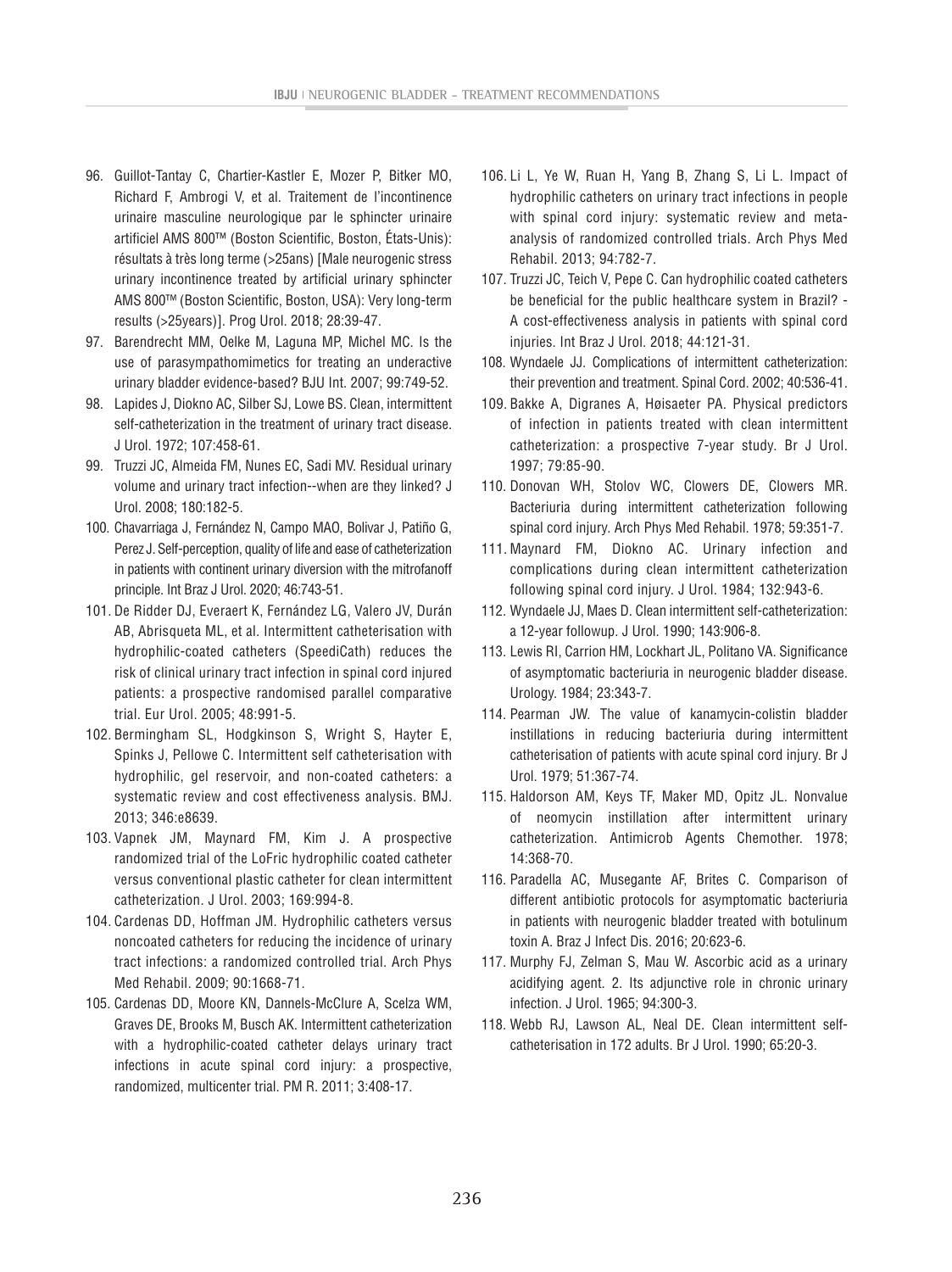- 119. Perrouin-Verbe B, Labat JJ, Richard I, Mauduyt de la Greve I, Buzelin JM, Mathe JF. Clean intermittent catheterisation from the acute period in spinal cord injury patients. Long term evaluation of urethral and genital tolerance. Paraplegia. 1995; 33:619-24.
- 120. Stensballe J, Looms D, Nielsen PN, Tvede M. Hydrophiliccoated catheters for intermittent catheterisation reduce urethral micro trauma: a prospective, randomised, participant-blinded, crossover study of three different types of catheters. Eur Urol. 2005; 48:978-83.
- 121. Abrams P, Amarenco G, Bakke A, Buczyński A, Castro-Diaz D, Harrison S, et al. Tamsulosin: efficacy and safety in patients with neurogenic lower urinary tract dysfunction due to suprasacral spinal cord injury. J Urol. 2003; 170(4 Pt 1):1242-51.
- 122. Chancellor MB, Rivas DA, Abdill CK, Karasick S, Ehrlich SM, Staas WE. Prospective comparison of external sphincter balloon dilatation and prosthesis placement with external sphincterotomy in spinal cord injured men. Arch Phys Med Rehabil. 1994; 75:297-305.
- 123. Chancellor MB, Bennett C, Simoneau AR, Finocchiaro MV, Kline C, Bennett JK, et al. Sphincteric stent versus external sphincterotomy in spinal cord injured men: prospective randomized multicenter trial. J Urol. 1999; 161:1893-8.
- 124. Fontaine E, Hajri M, Rhein F, Fakacs C, Le Mouel MA, Beurton D. Reappraisal of endoscopic sphincterotomy for posttraumatic neurogenic bladder: a prospective study. J Urol. 1996; 155:277-80.
- 125. Reynard JM, Vass J, Sullivan ME, Mamas M. Sphincterotomy and the treatment of detrusor-sphincter dyssynergia: current status, future prospects. Spinal Cord. 2003; 41:1-11.
- 126. Mahfouz W, Corcos J. Management of detrusor external sphincter dyssynergia in neurogenic bladder. Eur J Phys Rehabil Med. 2011; 47:639-50.
- 127. de Sèze M, Ruffion A, Denys P, Joseph PA, Perrouin-Verbe B; GENULF. The neurogenic bladder in multiple sclerosis: review of the literature and proposal of management guidelines. Mult Scler. 2007; 13:915-28.
- 128. Ghezzi A, Carone R, Del Popolo G, Amato MP, Bertolotto A, Comola M, et al. Recommendations for the management of urinary disorders in multiple sclerosis: a consensus of the Italian Multiple Sclerosis Study Group. Neurol Sci. 2011; 32:1223-31.
- 129. Bosch JL, Cardozo L, Hashim H, Hilton P, Oelke M, Robinson D. Constructing trials to show whether urodynamic studies are necessary in lower urinary tract dysfunction. Neurourol Urodyn. 2011; 30:735-40.
- 130. Scarpero H. Urodynamics in the evaluation of female LUTS: when are they helpful and how do we use them? Urol Clin North Am. 2014; 41:429-38.
- 131. Cintra LKL, de Bessa J Júnior, Kawahara VI, Ferreira TPA, Srougi M, Battistella LR, et al. Cross-cultural adaptation and validation of the neurogenic bladder symptom score questionnaire for Brazilian Portuguese. Int Braz J Urol. 2019; 45:605-14.

#### **\_\_\_\_\_\_\_\_\_\_\_\_\_\_\_\_\_\_\_\_\_\_\_ Correspondence address:**

José Carlos Truzzi, MD Rua Dr. Diogo de Faria, 775/cj 84 Sao Paulo, SP, 04037-002, Brasil Telephone: +55 11 9 8181-2052 E-mail: jctruzzi@hotmail.com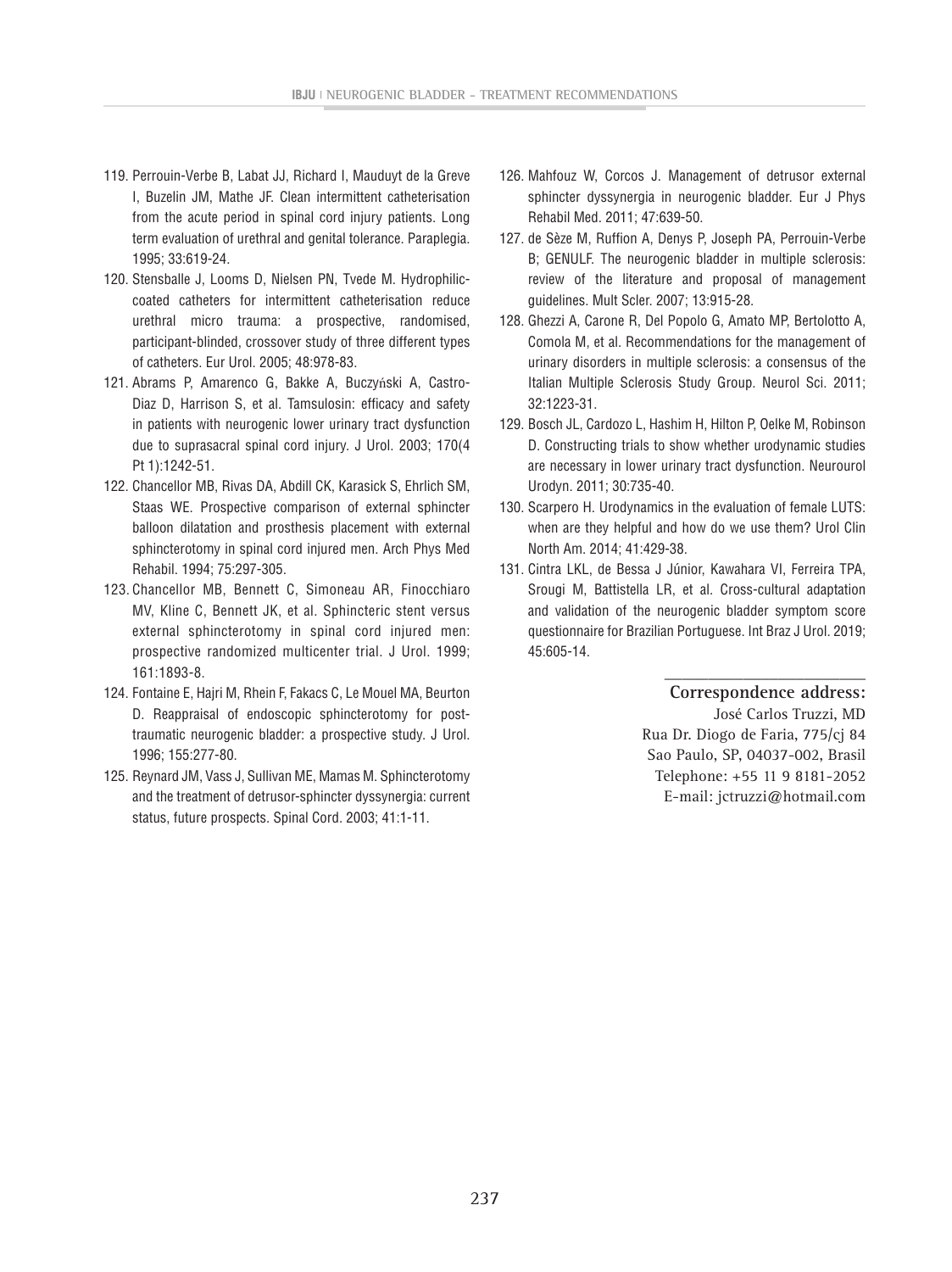# **APPENDIX 1 – SEARCH STRATEGY Appendix 1 – Search strategy**

# **Question 1: How effective and safe oxybutynin, tolterodine, solifenacin, and darifenacin are in neurogenic bladder patients?**

1) Search strategy

# MEDLINE / Pubmed:

(("Urinary Bladder, Neurogenic"[Mesh] OR Neurogenic Urinary Bladder OR Neurogenic Bladder)) AND ((((("oxybutynin" [Supplementary Concept] OR oxybutynin)) OR ("Tolterodine Tartrate"[Mesh] OR Tolterodine)) OR ("Solifenacin Succinate"[Mesh] OR Solifenacin)) OR ("darifenacin"[Supplementary Concept] OR darifenacin))

Access date: 27/Oct/2017

# **Total: 254 references**

# EMBASE:

('neurogenic bladder'/exp OR 'neurogenic bladder' OR 'neurogenic urinary bladder') AND (('oxybutynin'/exp OR 'oxybutynin' OR 'tolterodine'/exp OR 'tolterodine' OR 'solifenacin'/exp OR 'solifenacin' OR 'darifenacin'/exp OR 'darifenacin') AND [embase]/lim)

Access date: 27/Oct/2017

Total: 574 references

2) Selection of evidence

Only randomized clinical trials and systematic reviews of randomized controlled trials, which compared the antimuscarinics tolterodine, solifenacin, oxybutynin and darifenacin with placebo, with each other or with other antimuscarinics, were considered eligible.

828 references were retrieved through the search strategies (254 Medline and 574 Embase). 133 duplicates were removed. After removing duplicates, 625 references were evaluated by reading titles and abstracts. 590 references were excluded, leaving 35 references for the complete reading. After full reading 28 studies were excluded: two systematic reviews without meta-analysis; a systematic review with meta-analysis, but with incomplete quantitative analysis and most meta-analyzes with only one study; two clinical studies conducted in patients with non-neurogenic overactive bladder and 23 observational studies. Thus, seven randomized clinicians (23, 25, 17-19, 21, 22), retrieved by the search above, and two more randomized clinical studies retrieved by manual search (20, 24), totaling 9 references, were included.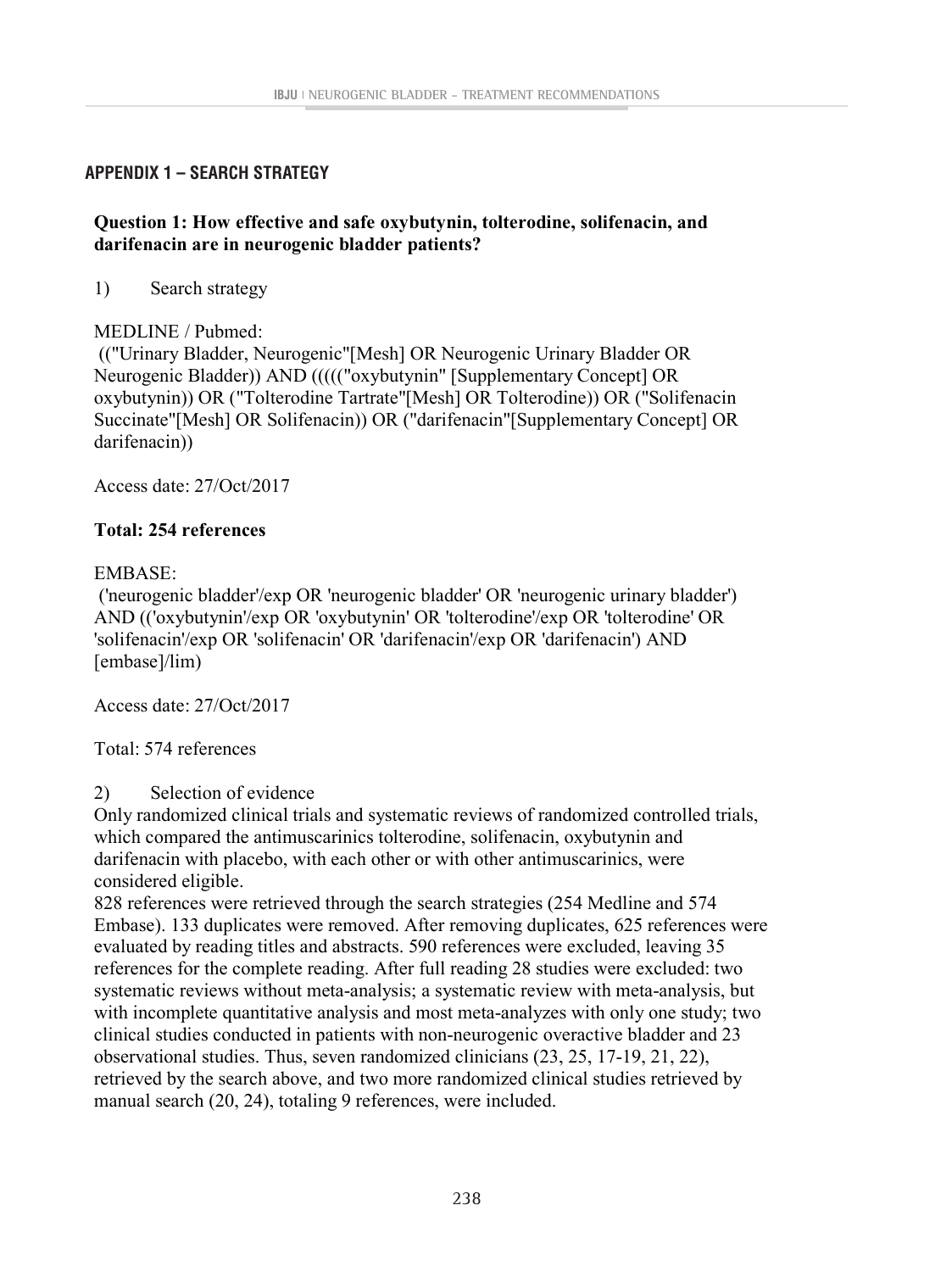### **Question 2: How effective and safe botulinum toxin (onabotulinumtoxin A - Botox®**) is in neurogenic bladder patients? **Botox®) is in neurogenic bladder patients?**

## 1) Search strategy

MEDLINE / Pubmed:

(((("Urinary Bladder, Neurogenic"[Mesh] OR "Neurogenic Urinary Bladder" OR "Bladder, Neurogenic" OR "Neurogenic Bladder" OR "Urinary Bladder Neurogenic Dysfunction" OR "Neurogenic Dysfunction of the Urinary Bladder" OR "Neurogenic Urinary Bladder Disorder" OR "Neuropathic Bladder" OR "Urinary Bladder Disorder, Neurogenic" OR "Bladder Disorder, Neurogenic" OR "Neurogenic Bladder Disorders" OR "Neurogenic Bladder Disorder" OR "Urinary Bladder Neurogenesis" OR "Neurogenesis, Urinary Bladder" OR "Bladder Neurogenesis" OR "Neurogenesis, Bladder" OR "Neurogenic Urinary Bladder, Atonic" OR "Neurogenic Bladder, Atonic" OR "Atonic Neurogenic Bladder" OR "Neurogenic Urinary Bladder, Spastic" OR "Neurogenic Bladder, Spastic" OR "Spastic Neurogenic Bladder" OR "Neurogenic Urinary Bladder, Uninhibited" OR "Neurogenic Bladder, Uninhibited" OR "Uninhibited Neurogenic Bladder")) AND ("Botulinum Toxin Type A"[Mesh] OR "Botulinum Toxins"[Mesh] OR "Clostridium Botulinum Toxin Type A" OR "Clostridium botulinum A Toxin" OR "Botulinum A Toxin" OR "Toxin, Botulinum A" OR "Botulinum Neurotoxin A" OR "Neurotoxin A, Botulinum" OR "Dysport" OR "Lasa Brand of Botulinum A Toxin" OR "Speywood Brand of Botulinum A Toxin" OR "Ispen Brand of Botulinum A Toxin" OR "Oculinum" OR "Botox" OR "Merz Brand of Botulinum A Toxin" OR "Allergan Brand of Botulinum A Toxin" OR "Toxins, Botulinum" OR "Botulinum Toxin" OR "Toxin, Botulinum" OR "Clostridium botulinum Toxins" OR "Toxins, Clostridium botulinum" OR "botulinum Toxins, Clostridium" OR "Botulin")) AND (((randomized controlled trial[pt] OR controlled clinical trial[pt] OR randomized[tiab] OR placebo[tiab] OR drug therapy[sh] OR  $r$ andomly $\left[\text{tial}\right]$  OR trial $\left[\text{tial}\right]$  OR groups $\left[\text{tial}\right]$  NOT  $\left[\text{tail}\right]$  NOT humans  $[mh]$ ))  $\text{[mhl]}$  $\mathbf{L}$ 

#### **Total: 423 references Total: 423 references**

 $A = 1.22/11N$ , 2017 Access date: 23/11Nov/2017

#### $\mathbf{E}$ EMBASE:

 $($ EIVIDASE. ('botulinum toxin type a'/exp OR 'botulinum toxin type a' OR 'botulinum toxins'/exp OR 'botulinum toxins' OR 'clostridium botulinum toxin type a'/exp OR 'clostridium botulinum toxin type a'/exp OR botulinum toxin type a' OR 'clostridium botulinum a toxin'/exp OR 'clostridium<br>
botulinum toxin type a' OR 'clostridium botulinum a toxin'/exp OR 'clostridium botulinum a toxin' OR 'botulinum a toxin'/exp OR 'botulinum a toxin' OR 'toxin, botulinum a' OR 'botulinum neurotoxin a'/exp OR 'botulinum neurotoxin a' OR<br>. 'neurotoxin a, botulinum' OR 'dysport'/exp OR 'dysport' OR 'lasa brand of botulinum a<br>'neurotoxin a, botulinum' OR 'dysport'/exp OR 'dysport' OR 'lasa brand of botulinum a toxin' OR 'speywood brand of botulinum a toxin' OR 'ispen brand of botulinum a toxin' OR 'oculinum'/exp OR 'oculinum' OR 'botox'/exp OR 'botox' OR 'merz brand of botulinum a toxin' OR 'allergan brand of botulinum a toxin' OR 'toxins, botulinum' OR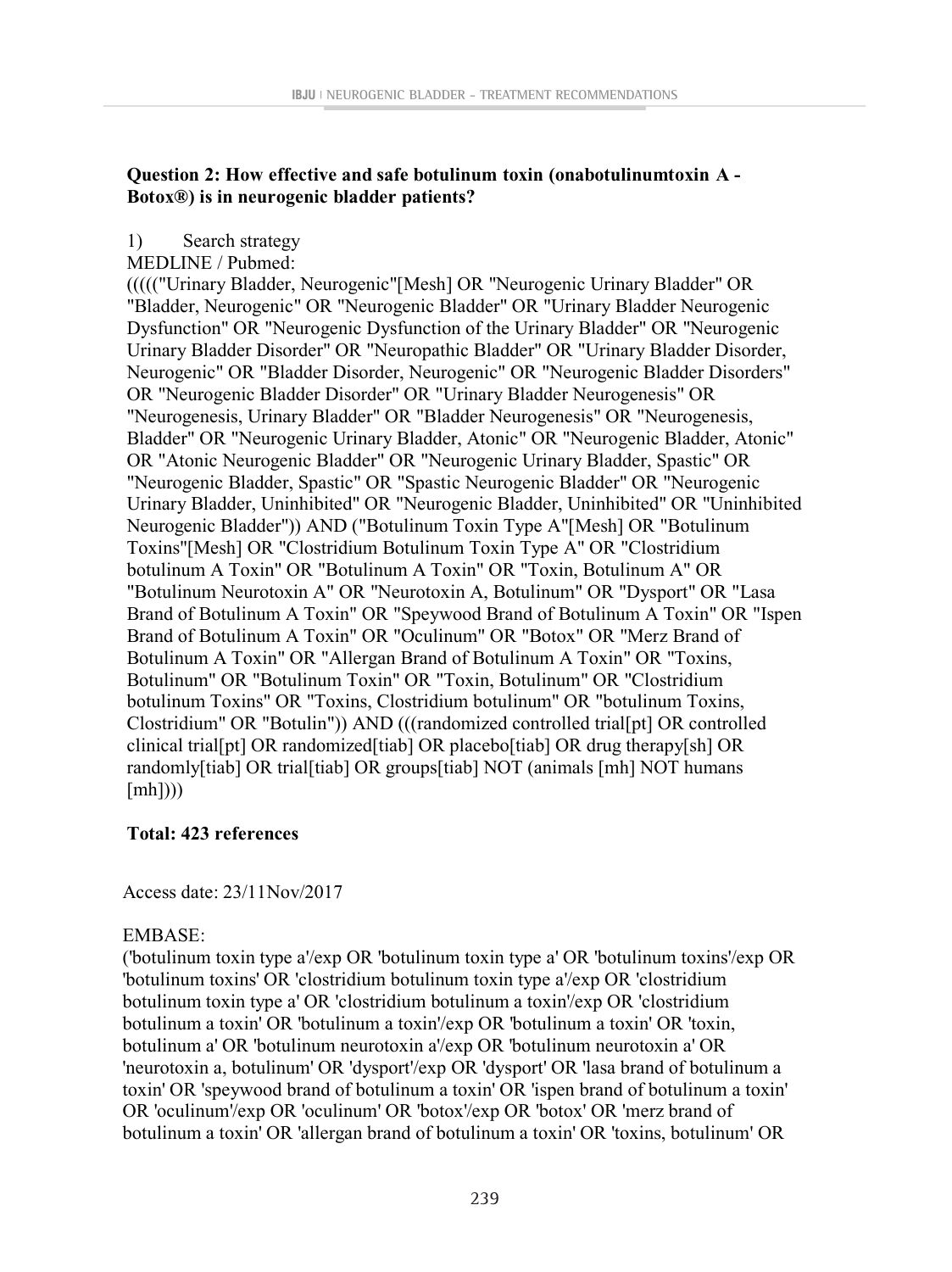toxin' OR 'speywood brand of botulinum a toxin' OR 'ispen brand of botulinum a toxin'

botulinum a toxin' OR 'allergan brand of botulinum a toxin' OR 'toxins, botulinum' OR

'botulinum toxin'/exp OR 'botulinum toxin' OR 'toxin, botulinum' OR 'clostridium botulinum toxins' OR 'toxins, clostridium botulinum' OR 'botulinum toxins, clostridium' OR 'botulin'/exp OR 'botulin') AND ('urinary bladder, neurogenic'/exp OR 'urinary bladder, neurogenic' OR 'neurogenic urinary bladder' OR 'bladder, neurogenic'/exp OR 'bladder, neurogenic' OR 'neurogenic bladder'/exp OR 'neurogenic bladder' OR 'urinary bladder neurogenic dysfunction' OR 'neurogenic dysfunction of the urinary bladder' OR 'neurogenic urinary bladder disorder' OR 'neuropathic bladder'/exp OR 'neuropathic bladder' OR 'urinary bladder disorder, neurogenic' OR 'bladder disorder, neurogenic' OR 'neurogenic bladder disorders' OR 'neurogenic bladder disorder' OR 'urinary bladder neurogenesis' OR 'neurogenesis, urinary bladder' OR 'bladder neurogenesis' OR 'neurogenesis, bladder' OR 'neurogenic urinary bladder, atonic' OR 'neurogenic bladder, atonic' OR 'atonic neurogenic bladder' OR 'neurogenic urinary bladder, spastic' OR 'neurogenic bladder, spastic' OR 'spastic neurogenic bladder' OR 'neurogenic urinary bladder, uninhibited' OR 'neurogenic bladder, uninhibited' OR 'uninhibited neurogenic bladder')

## **Total: 762 references**

Access date: 23/Nov/2017

2) Selection of evidence

The search for evidence resulted in 1185 references (423 on MEDLINE and 762 on EMBASE). Of these, 122 were excluded because they were duplicated. One thousand and sixty-three references were screened by reading the title and abstracts, of which eighty-two references had their full texts evaluated for confirmation of eligibility. As an inclusion criterion, priority was given to systematic reviews with meta-analysis of randomized controlled trials and primary studies such as comparative randomized controlled trials. Comparative randomized controlled trials not included in systematic reviews were included.

73 studies were excluded because they were narrative reviews, letters to the editor, old systematic reviews for which there are already updates and clinical trials contained in included systematic reviews or because they used a type of botulinum toxin other than onabotulinumtoxinA.

Nine studies were included: three systematic reviews with meta-analysis (39, 40, 44) and six randomized clinical trials (37, 38, 41, 42, 43, 45).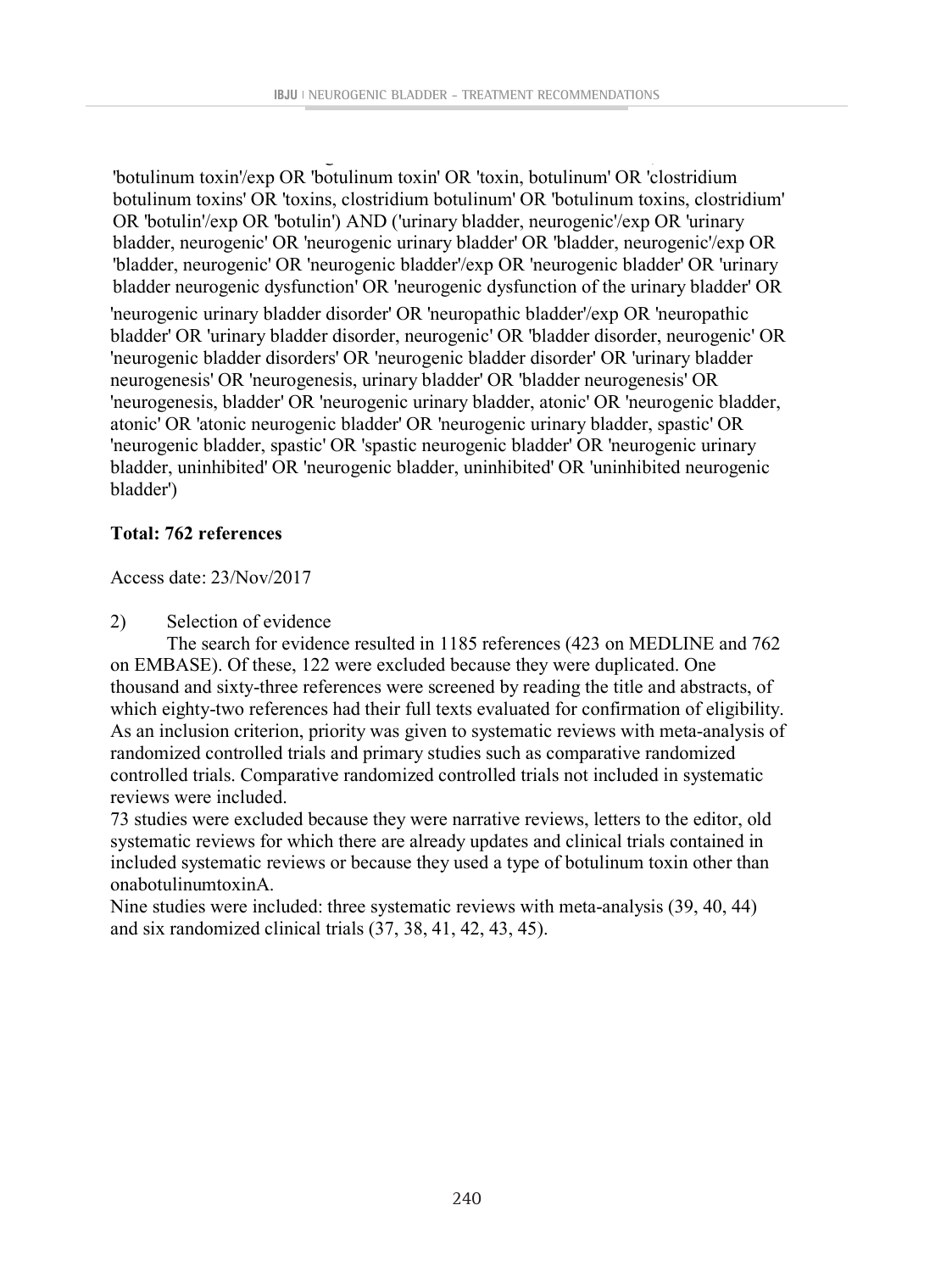# **Question 3: How effective and safe surgical treatment with a sling is in neurogenic bladder patients?**

1) Search strategy

MEDLINE / Pubmed:

(("Suburethral Slings"[Mesh] OR sling surgery OR sling OR Suburethral Slings OR Midurethral Sling)) AND ("Urinary Bladder, Neurogenic"[Mesh] OR Neurogenic Urinary Bladder OR Neurogenic Bladder)

Total: 117 references

Access date: 27/Oct/2017

# EMBASE:

(("Suburethral Slings"[Mesh] OR sling surgery OR sling OR Suburethral Slings OR Midurethral Sling)) AND ("Urinary Bladder, Neurogenic"[Mesh] OR Neurogenic Urinary Bladder OR Neurogenic Bladder)

# **Total: 175 references**

Access date: 27/Oct/2017

# 2) Selection of evidence

The search for evidence in the MEDLINE (via PubMed) and Embase databases resulted in 292 references (117 in MEDLINE and 175 in Embase). Of these, 57 were excluded because they were duplicated. Two hundred and thirty-five references were screened by reading the title and abstracts, of which 46 had their full texts evaluated for confirmation of eligibility. Among the excluded studies, 1 was a non-systematic review, 1 was an editorial, 8 case series in pediatric patients, 4 were not treating sling, 4 clinical trials that performed sling in less than 5 patients, 2 clinical trials that included patients with post-incontinence prostatectomy, 1 study that excluded patients with neurogenic bladder, 2 studies that did not clarify the cause of incontinence and 15 non-comparative retrospectives. The inclusion criteria of the studies consisted of evaluating prospective studies that addressed the use of the technique of interest in patients with neurogenic bladder. Eight studies (8 publications) (72-76, 78-80) were included.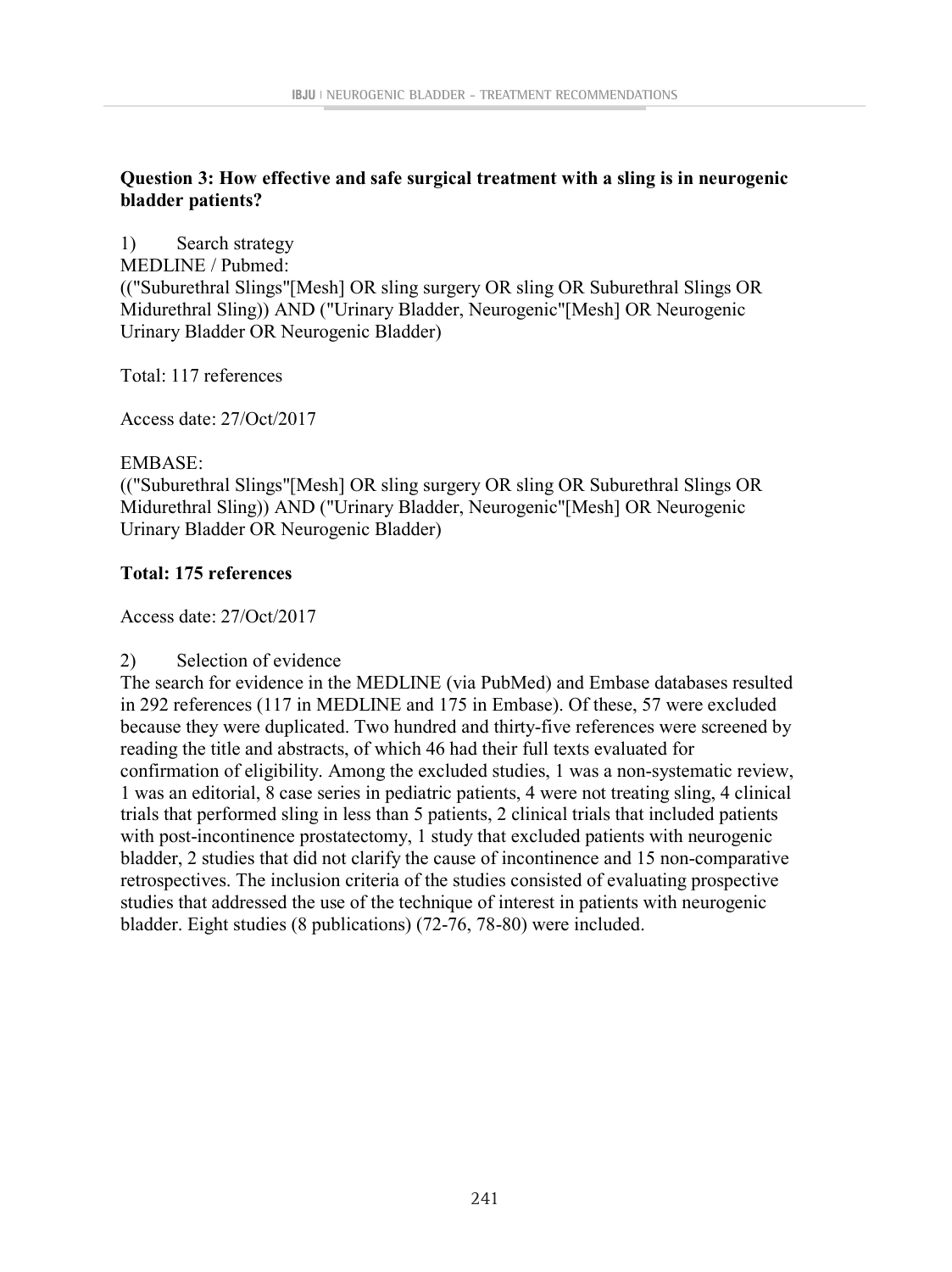# **Question 4: How effective and safe the artificial urinary sphincter is in neurogenic bladder patients?**

1) Search strategy

Medline / PubMed:

((("Urinary Sphincter, Artificial"[Mesh] OR Artificial Urinary Sphincter OR artificial sphincter))) AND ("Urinary Bladder, Neurogenic"[Mesh] OR Neurogenic Urinary Bladder OR Neurogenic Bladder)

Access date: 27/Oct/2017

# **Total: 190 references**

# EMBASE:

('neurogenic bladder'/exp OR 'neurogenic bladder' OR 'neurogenic urinary bladder') AND (('bladder sphincter prosthesis'/exp OR 'bladder sphincter prosthesis' OR 'artificial urinary sphincter'/exp OR 'artificial urinary sphincter' OR 'artificial sphincter'/exp OR 'artificial sphincter') AND [embase]/lim)

Access date: 27/Oct/2017

# **Total: 173 references**

# 2) Selection of evidence

The search in the databases resulted in 363 references (190 on MEDLINE and 173 on EMBASE). After removing the duplicates, 280 references were screened by reading the title and abstract. Studies in the pediatric population, studies in the population with nonneurogenic urinary incontinence, case series with less than 10 patients, and case reports were excluded. Twenty-nine publications had their texts evaluated in full, to confirm eligibility, with 28 non-comparative studies and a systematic review. Of these, twelve were excluded for the following reasons: they evaluated the Adjustable Compressive Therapy device  $(n = 2)$ ; only a summary was available, without enough information to answer the research question ( $n = 3$ ); included pediatric population ( $n = 2$ ); evaluated intraurethral prosthesis ( $n = 1$ ); included mixed population (urinary incontinence of different etiologies), with no information on efficacy and safety for the population of interest ( $n = 4$ ).

The systematic review, without meta-analysis, published in 2014, recovered only 54 in its search (not comprehensive) on various surgical treatments in patients with neurogenic bladder and included only eight studies evaluating artificial sphincter, with a poor report on the studies. Three of these studies evaluated the pediatric population and one included a case series with less than 10 patients. So, it was decided to exclude the review and include the primary studies eligible for this research question. In the end, 13 studies (16 publications) were considered eligible to answer the research question (81- 96).